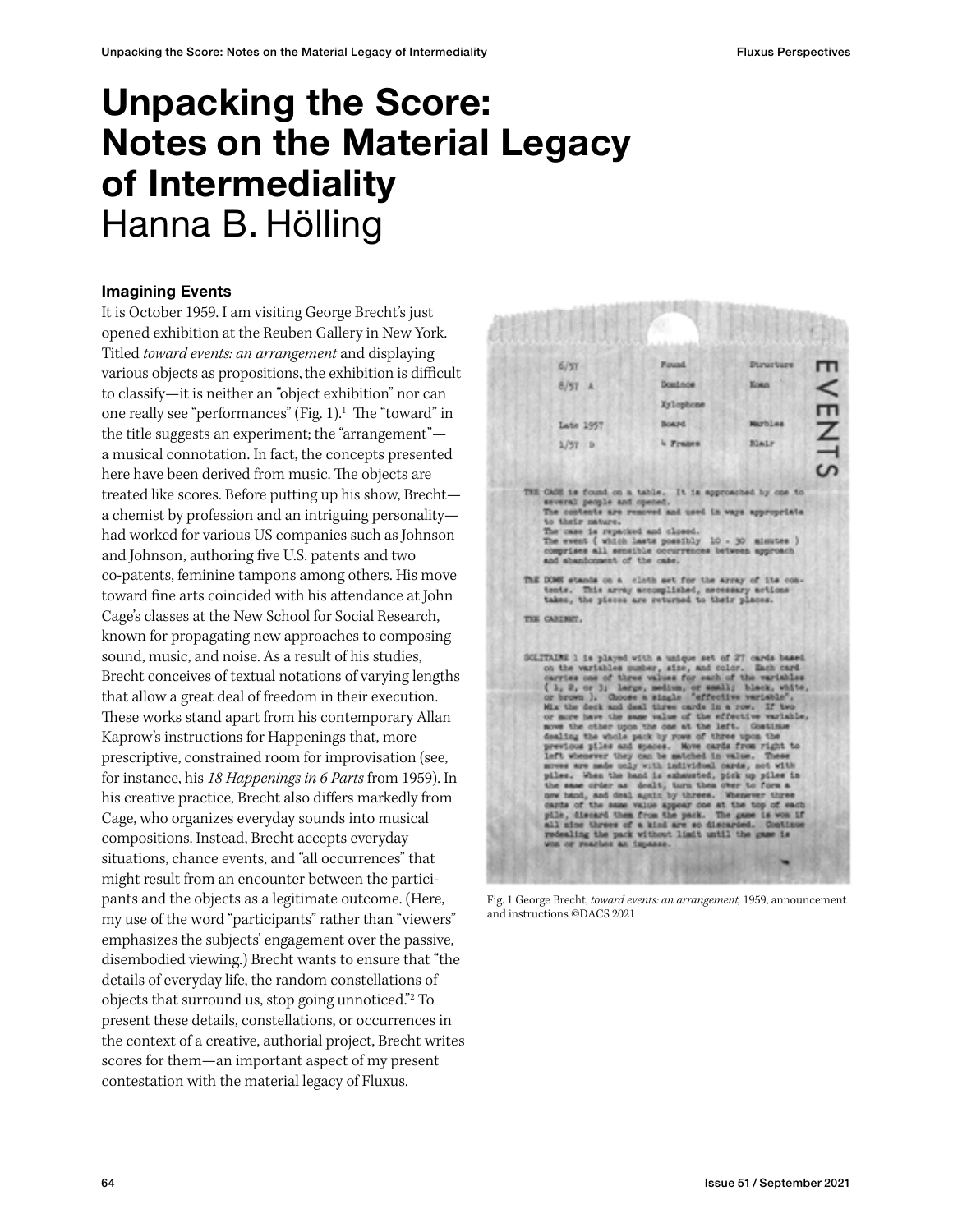I am walking around in the [Reuben] gallery, observing visitors—not too many—engaging with Brecht's work that invites haptic manipulation and thematizes time. Tactile gestures calibrated to an expanded sensorium are encouraged; textures, sounds, and smells are becoming a part of this art's experience. Brecht defines his scores against the reification of the object world. He urges the subject to experience and notice "the everunfolding syntax of the given."3 Introducing such a novel mode of engagement with art, these works challenge not only visitors but also critics who struggle with the understanding of what this art *is*—an issue reflected later in slightly awkward exhibition announcements.

A work titled *The Case* draws my attention (Fig. 2). It invites me to inspect its contents—toys, artifacts of everyday use, curious objects, and perhaps even debris—and utilize them in the way which the artist purports as "appropriate to their nature." A text printed on a paper bag that accompanies the exhibition reads:

> THE CASE is found on a table. It is approached by one to several people and opened. The contents are removed and used in ways appropriate to their nature. The case is repacked and closed. The event (which lasts possibly 10-30 minutes) comprises all sensible occurrences between approach and abandonment of the case.4 (See also fig.1.)

I follow the instructions. *The Case* draws me to its clumsy physicality, to its chaotic conglomeration of different kinds of artifact, a picnic box that lacks edible contents, whose system is difficult to grasp. The dominance of vision recedes, the sensorium comes forward: I am finding myself touching the metal, leather, rubber and plastic objects and paper clippings;<sup>5</sup> I am smelling candle wax inside *The Case*; time brackets my experience as I am exploring the case's two compartments; I have to remove one of them to inspect the case's lower level; I am pulling out and putting back the items, subjecting them to sensory examination. My body and eyesight work together to reach the object beyond its surface.6 What is happening here? I am asking myself. Almost without conscious realization, I find myself performing *The Case*, and the event unfolds.

In the mid-twentieth century, a case was not a new subject but a motif known at least since Marcel Duchamp (e.g., *Box in a Valise,*1935-41*,* which perpetuates Duchamp's oeuvre by assembling the miniature reproductions of his works), Joseph Cornell (surrealist



Fig. 2 George Brecht, *The Case*, 1959 ©DACS 2021

boxed assemblages incorporating fragments of once appealing and then cast-off artifacts), and Robert Rauschenberg (including a participatory element in his combine *Black Market* from 1961). Although lacking fetishistic or psychic pursuits, *The Case* also recalls forms of Dada and Surrealistic objects. But importantly, *The Case*—as a case—later morphs into the Fluxkit, a prototypical Fluxus ensemble of objects designed by George Maciunas, the self-nominated leader and impresario of the loosely organized Fluxus group. Maciunas was fascinated by Brecht and integrated many of his ideas into what became the Fluxus canon. For instance, *Fluxkit* (*A* or *B copy,* 1965) and *Flux Year Box 2* (1968, edition announced 1965) display a similar objecthood to Brecht's case, but they differ by what might be seen as a varying dimension of eventhood.7

Time travel. It is May 2020, and I am visiting a newly opened exhibition of Fluxus materials displayed in one of the well-known museums of contemporary art. *The Case* greets me from behind a glass, presented on an elevated platform, still, if not silenced, patinated but proud of its traces of aging and evidence of former use. I start to imagine what damages handling of *The Case* by viewers would cause. Trained as a conservator, I somewhat automatically sympathize with this solution—conservators would be the first to impose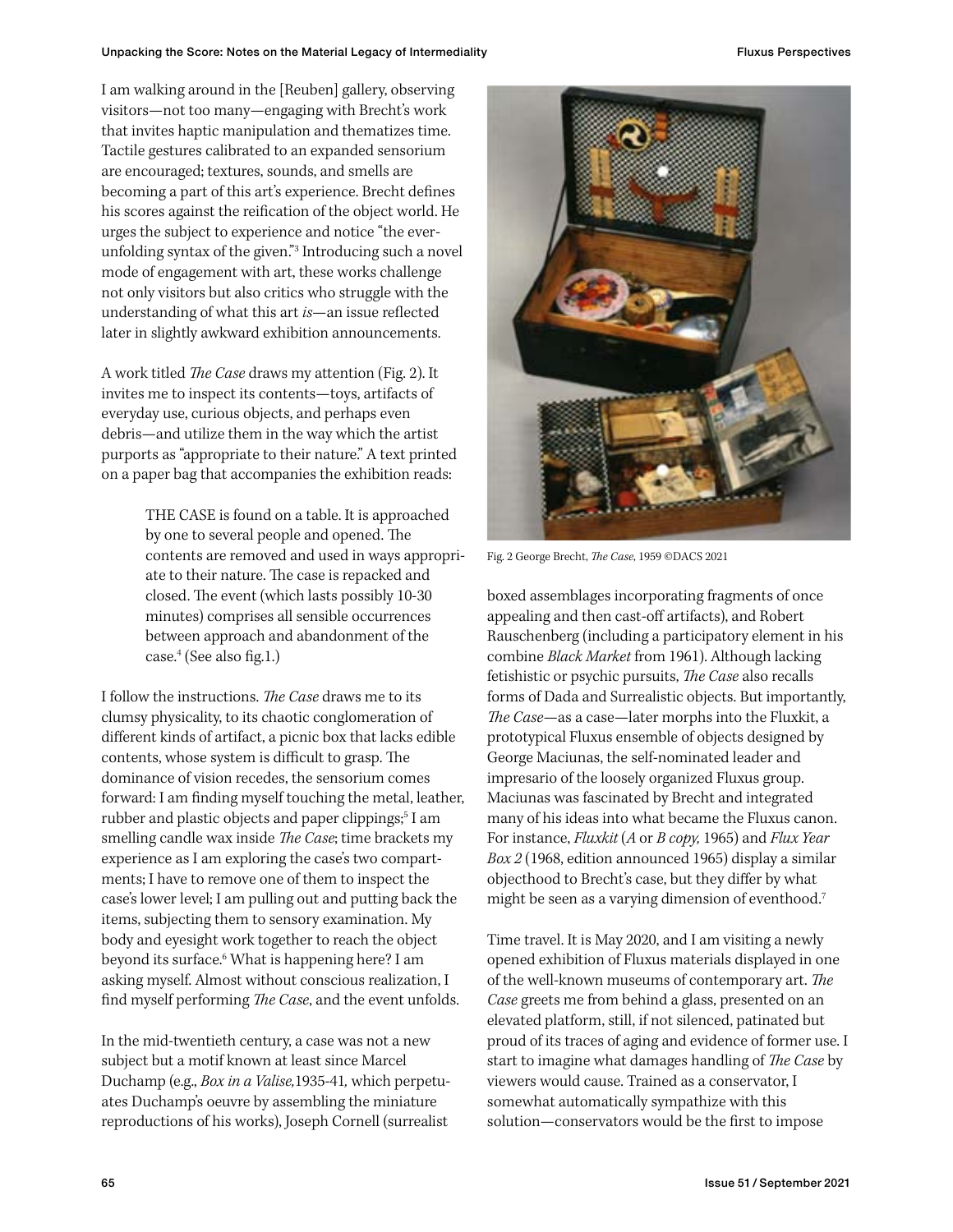restrictions on use. And yet there is something that saddens me in this still, encapsulated, deactivated ensemble. I feel that these objects are not simply representing something, designed to be *just* seen, but rather, they are conceived as means to an action authored by each individual participant separately and uniquely—aspects which seem to have been irretrievably lost in this sterile, silent museum presentation. Why am I troubled by this presentation, and why does the activation by the visitor, or rather its conspicuous absence, matter here?

The main "problem" of *The Case,* which somewhat unwillingly invites such frozen explications, seems to be its apparent alignment with the object world, and how, at first glimpse, and against Brecht's initial desire to offer the participant an interactive multisensorial encounter, the musealized case reifies this world. Addressing the similar logic of Fluxkits which extend from Brecht's case, Fluxus scholar Hannah B. Higgins comments: "At least until they enter the museum, these boxed items remain accessible for sensory examination [...] These are sensory games calibrated to an everexpanding sensorium."8 Since there is so much objecthood to be "vitrinized" and physically cared for, *The Case's* existence as an end in itself, rather than a means to an end, together with its performative quality as a three-dimensional score, remains overshadowed. While the significance of the object's ( frozen) material history including its patina and traces of use takes primacy over the relevance of the experiential interactive encounter, the carrier of meaning remains a shell and a surface unavailable to empirical evaluation, lacking a structural and metaphysical depth. The work, encased in a vitrine, misses a diachrony of now and then, and the synchrony of the present.

The idea underpinning *The Case* connotes the process of packing and unpacking. Whereas packing, or packaging, is often associated with concealment, introversion, and organization, unpacking is experiential, exploratory, and outward-facing (the relationship between packing and unpacking might be brought down to the opposition of "into" and "out of "). Here, packing becomes boxing, or "blackboxing," a technique known from Science and Technology Studies (and from Actor-Network Theory) in which the work, whether scientific or technical, becomes invisible by its own success. Blackboxing happens when a device runs efficiently, its internal complexity is concealed, and when attention is paid to its superficial functionality. In other words, the more successful a device, the more obscure and opaque its

function. Because *The Case*, once musealized and protected by the established policies of care, too easily aligns with a passive receptacle or a staging device, it easily satisfies its status as the object of aesthetic interests activated by the disembodied gaze. In the musealized presentation, in which *The Case* remains unavailable to the visitors for multisensory examination, the "performative enactment, one where the object and subject would suddenly appear as equal actors" as described by art historian Benjamin H. D. Buchloh,<sup>9</sup> is absent. And when the work is "unpacked" conceptually by a curious beholder or a researcher, it "ceases functioning" as an aesthetic compilation of surfaces and planes and reveals the mechanics and the logics of its inner apparatus: It becomes a performative thing which foregrounds a performative enactment.

But what does it mean that a work of art is score- or notation-based?10 How does a score-based work challenge the established categories of a self-contained artwork, existent in one defined materiality that changes as it decays in line with the progressive models of linear time? How does a score-based artwork fit within the categories of visual artifacts, often conceived to be lasting in their finished, intended, or authentic states? How does such work *behave* when collected by museums, institutions, or galleries?

This essay seeks to build a theory of score-based works different from traditional approaches in which the score becomes a function of the performance's archive. At its core, there lies a deep interest in the ontology of the work, its materiality and ontogenesis regulated by indeterminacy and openness. How can we conceive of a score-based work as an incipient, rather than preordained, form, always already on the verge between the virtual and the actual? What implications does a score-based work have on the pursuit and the ethics of care?

This slow labor of looking and unpacking the score is inspired by the question concerning the ongoing material and conceptual life of things—a certain complicity with materials—and attention paid to the artwork's multifarious transitions. The following essay offers a brief meditation on the concept of the score as a condition of possibility (a necessary condition) for an intermedial work to exist. Slowly unpacking the score, the essay glimpses at the way in which scores are scripted and rescripted, how they live on through changes, are archived and musealized. It also asks whether a score itself can be conceptualized as an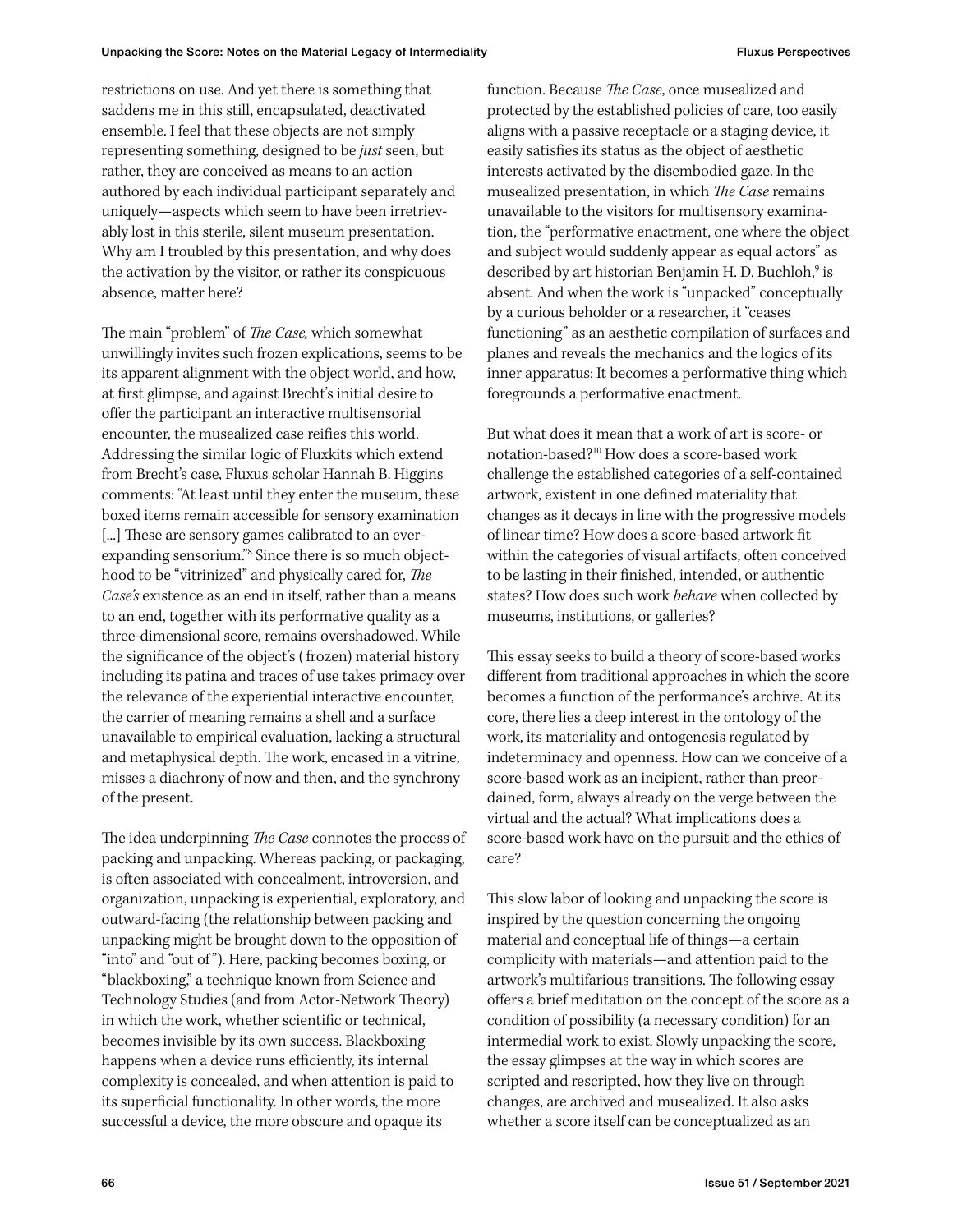

Fig. 3 George Brecht, *Water Yam* (events), 1959-1966 ©DACS 2021

intermedial form (rather than giving rise to it) and ends by probing the score's potential as a subject of agential realism.

# Brecht's Event Cards

Brecht's three-dimensional scores such as *The Case* challenge our understanding of what a score is, or can be, less so because of their aleatoric, chance-based character, but mainly due to their object-based form. But early in his artistic career, Brecht also created textual scores printed on paper in the form of simple cards with a few lines of text—linguistic propositions designed to mediate a moment of the spectator's experience. As reported by Kaprow, his scores were first intended to be mailed to his friends,<sup>11</sup> and only later did they become encased in boxes, such as the *Water Yam* (1963, fig. 3).

Created in the aftermath of an eponymous festival organized by Brecht in collaboration with Robert Watts at Rutgers University in 1962, Brecht regarded the cards as suggestions for realizing a concrete, real (rather than ideal) work of art. *Water Yam* has been reprinted/ repackaged many times. Protean and constantly mutating, *Water Yam* generated perhaps one of the richest archives of material variants and formal variations of Brecht's textual propositions amongst his works. Despite its associations with the artist book, *Water Yam* remains a complex amalgamation of textual cards-scores (the contents of the box) and a threedimensional object-score (the box). The layered character of *Water Yam*'s proposition awaits completion by a participant who, by opening it and inspecting the cards, activates the sensorium and acquires a cognitive

experience. She or he can, but does not necessarily have to, decide on a realization of the card events. As publisher and gallery owner Harry Ruhé notes in conjunction with music, some of these events are musical performances, some are not; sometimes instruments are rendered mute, sometimes non-instruments are made sounding.12

But Brecht cannot claim the exclusivity of the creation of scores for himself. Rather, many artists in- and outside the Fluxus circle—La Monte Young and Yoko Ono, to name but a few—created a similar, albeit derived from different than Cagean inspiration, type of linguistic proposition. The Korean-American artist, Nam June Paik, too, generated an astounding variety of score-based works—a surprising fact due to his canonization as a progenitor of video art and multimedia installation.

# The Intermedial Character of Paik's Scores

Paik, whose involvement with Fluxus can be traced back to the Proto-Fluxus in Germany in the early 1960s, must have acquired a profound understanding of scores through his musical education. Paik's musical accomplishments date back to the early 1950s; later, as a follower of Cage and a participant in Fluxus, both in Europe and in the United States, he became "le grand expérimentateur" in the field of new music. During his early education in Tokyo, Munich, and Freiburg in the 1950s, Paik devoted himself to the study of music—and seemed destined for a career as a classical pianist. He moved from Korea to Hong Kong and then to Japan, where he studied aesthetics, music, and art history and eventually wrote his undergraduate thesis on the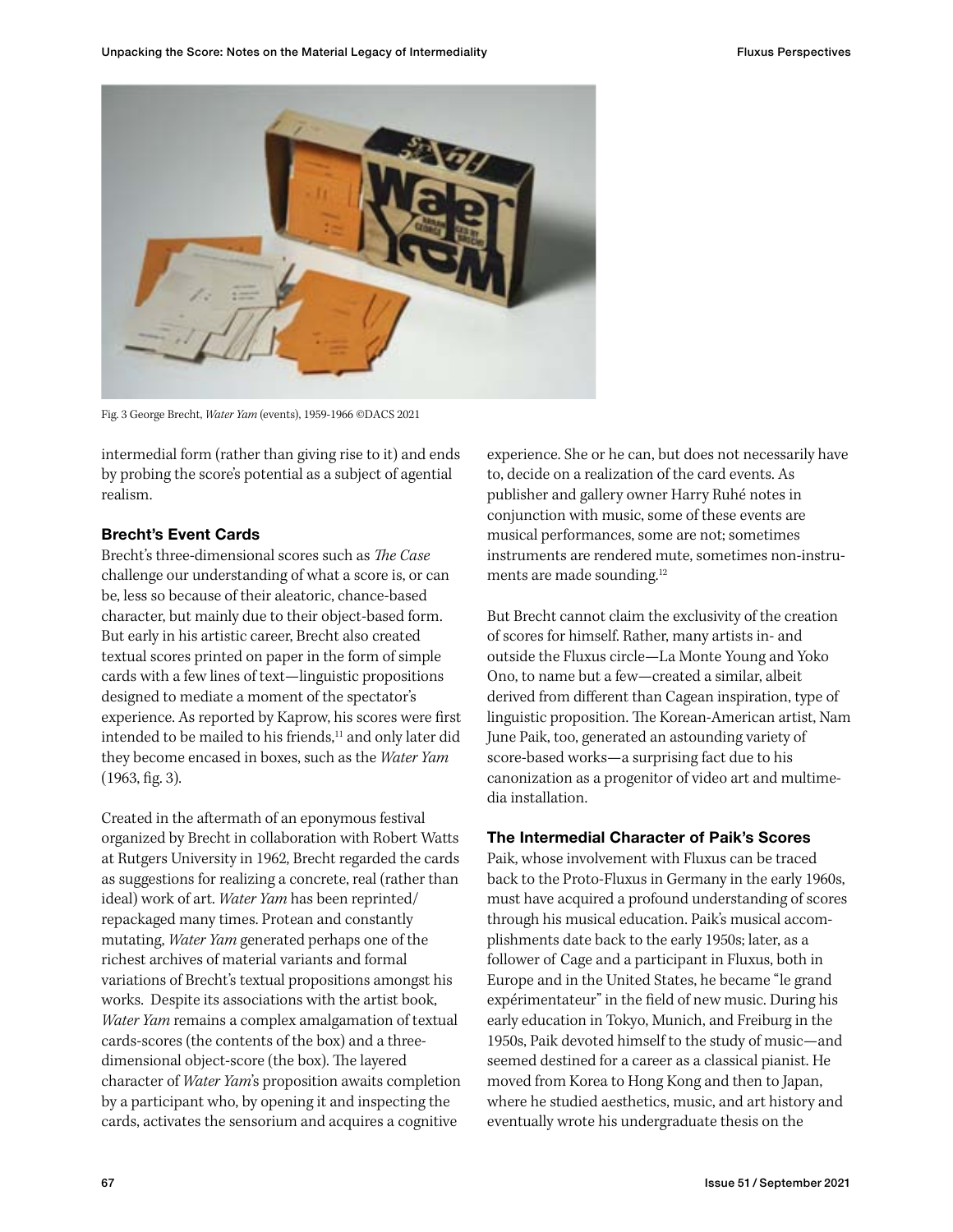composer Arnold Schoenberg known for his contribution to serialism. His further studies with Wolfgang Fortner in Freiburg and his activities in the electronic studio of the West German radio station WDR in Cologne, an important center for contemporary music that attracted such composers as Karlheinz Stockhausen, Mauricio Kagel, and György Ligeti further evidence his musical connections. Paik's musical background permeated not only the variety of his forms of expression but also had a crucial impact on his creative process and the afterlives of his works.

Although he created short, often abstract scores for events in the Fluxus tradition, he was reluctant to notate his works or to provide any strict instructions. This applied not only to works that lend themselves to notation *prima facie* but also to his multimedia works, whose instruction is often necessary to ensure the works' future reinstallation. The reason for this state of affairs was that, in musical performances, Paik disliked repetition (which might have been enabled by a score). According to his experience as a pianist, repetition makes a performance bad (and boring): "I have always thought that variability and intensity agreed with each other. Now I know: variability is a necessary consequence of intensity."13 In his performances of "action music," he combined musical elements with rapid physical actions, followed by very slow gestures. Such acts of "rigid expressivity"14 existed only as singular events; no subsequent performance duplicated a previous one. This variability was a precondition for the successive audiences' intense experience of Paik's work. In a performance of his *Hommage à John Cage*: *Music for Tape Recorder and Piano* (1959-60) at the Atelier Mary Bauermeister in Cologne, Paik performed several movements which he concluded by destroying and overturning the piano—an action that earned him the epithet "destruction artist."

The Nam June Paik Papers at the Smithsonian American Art Museum include several scores created sometime in the 1960s-70s.15 Unlike Brecht's printed Event scores discussed earlier, Paik's scores, or compilations thereof, found in the archive seem provisionally drafted, unfinished, as if in the process of making and unmaking. His scores demonstrate proximity to music not only in their titular allusion to musical forms, genres or instruments ("etude..," "suite for..," "composition..," "music..," a trait similar to Brecht's scores) but also in the way they merge musical notation with language (Figs. 4, 5, 6).



Fig. 4 – 6 Excerpt from untitled performance score, n.d. Blue ink on paper (16 pages), 11 5/8 x 8 1/4 in. Smithsonian American Art Museum, Nam June Paik Archive (Box 13, Folder 19); Gift of the Nam June Paik Estate.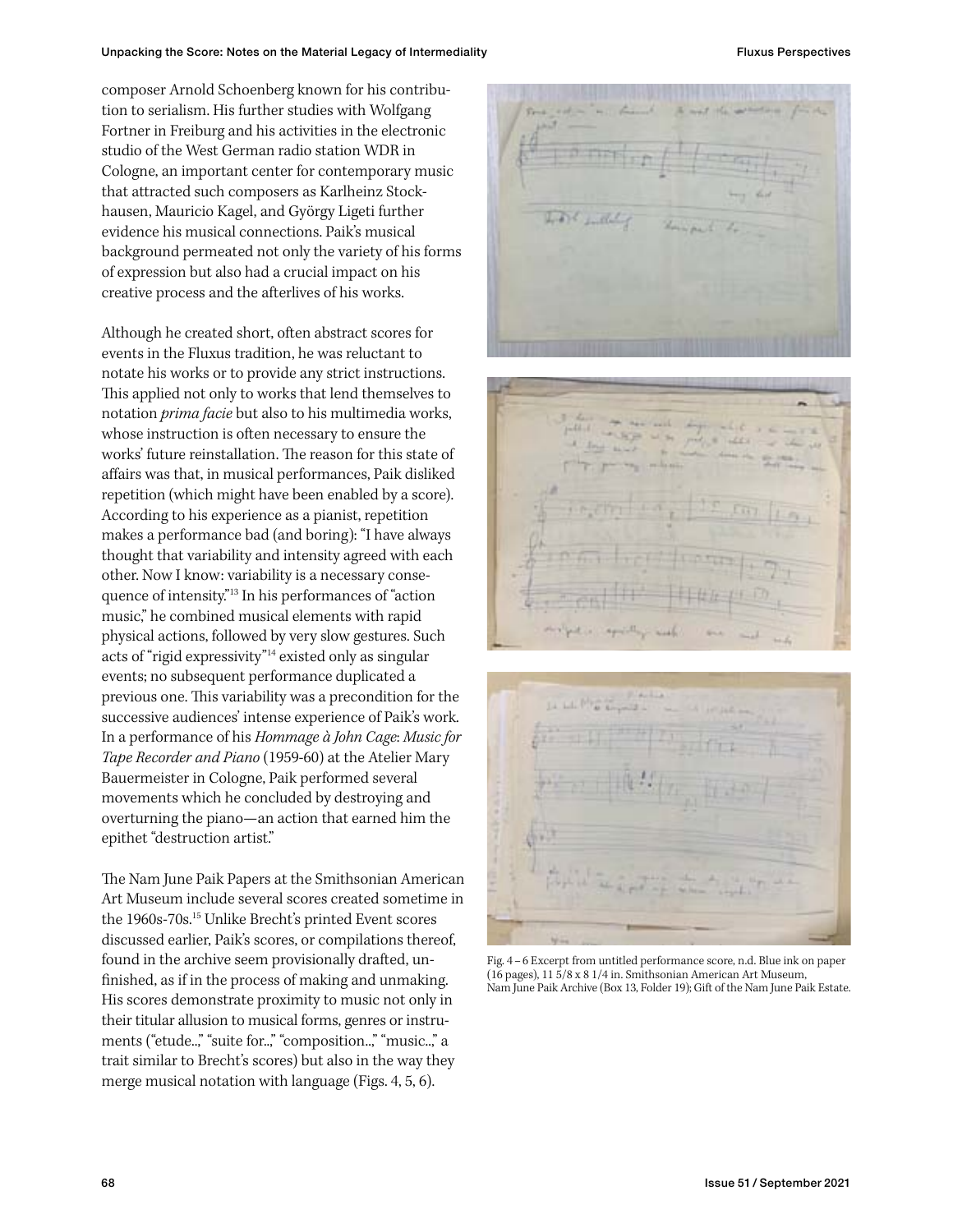your of the districtly which is the district of  $5x + 2$ Fitch L. Kissat Av V symbol similarly midell it Althorities  $5 - 16$ alpha super -> it pit in a  $41.11$ simple - q floor and is help.

Fig. 7 – 8 Excerpt from untitled performance score, n.d. Blue ink on paper (16 pages), 11 5/8 x 8 1/4 in. Smithsonian American Art Museum, Nam June Paik Archive (Box 13, Folder 19); Gift of the Nam June Paik Estate.

SEIRING LUAS APPE An Yer's mits opposite

Fig. 9 Copy of "*a sketch performed specially for radio,*" n.d. 11 5/8 x 8 1/4 in. Smithsonian American Art Museum, Nam June Paik Archive (Box 13, Folder 20); Gift of the Nam June Paik Estate.

have I pay were well-been are three by N.<br>sent vers to weap-house-invite-clients . . . HING SHE OF HING SECTION THE MAN senery ween day of a month, a white hap of a plane,<br>weavy out day of summin, a blank are of a plane. **u** (1948) **Bally St. P MALE CREW** 

Fig. 10 Copy of "*drop one cent coin*," n.d 11 5/8 x 8 1/4 in. Smithsonian American Art Museum, Nam June Paik Archive (Box 13, Folder 20); Gift of the Nam June Paik Estate.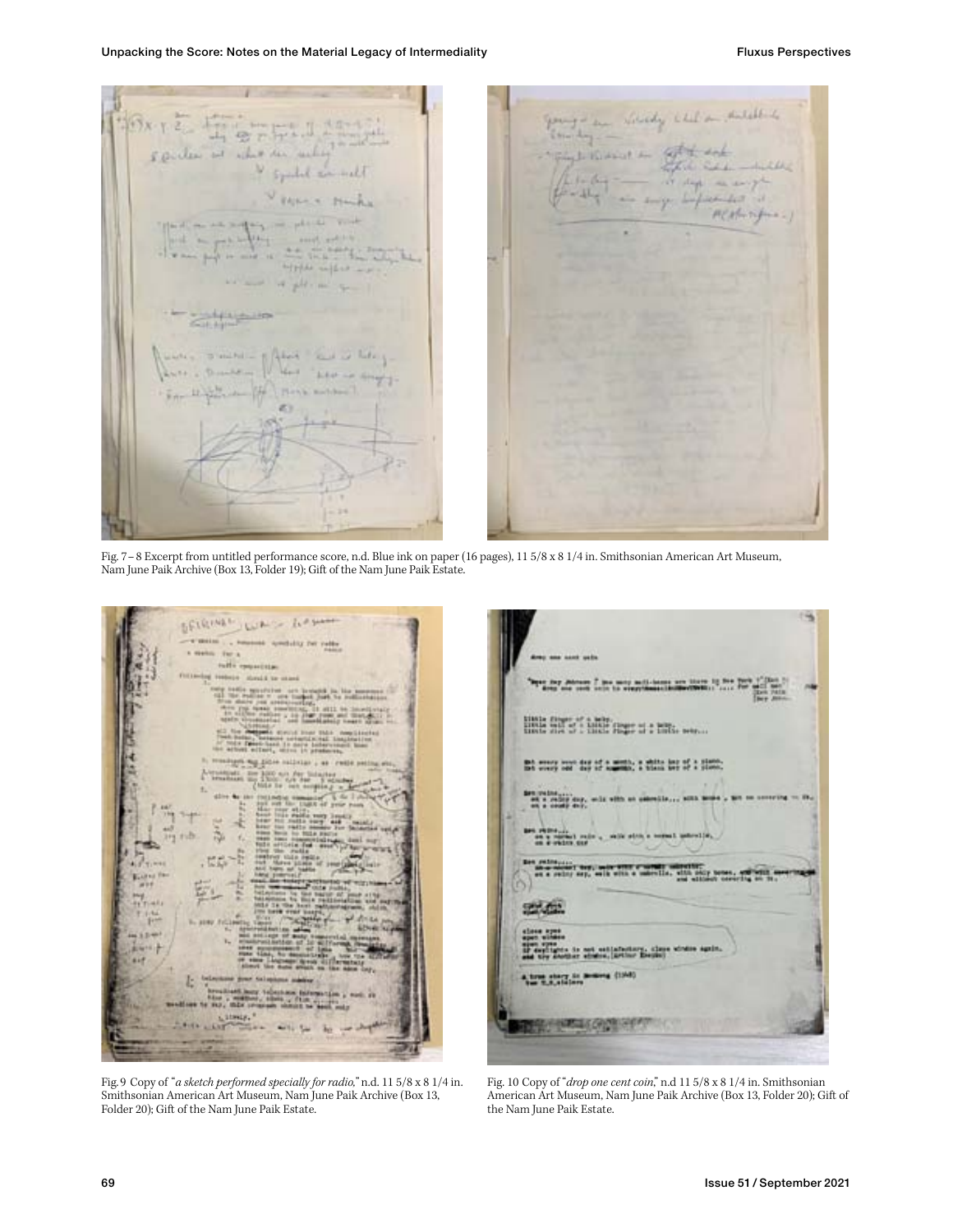We may also find textual scores, whether handwritten or typed, that carry the marks and errors of his creative process (Figs. 7, 8, 9, 10). In an intermedial way, Paik works himself through the materiality of scores combining the written word and notational system as carriers of meaning. To decipher these scores, and to enact them, one has to master reading and interpreting both symbolic systems—the inscribed text and notated music.<sup>16</sup>

From the point of view of their materiality, Paik's scores move between the frangible material of paper with loosely notated words or musical symbols, to more organized, typewritten, or printed instructions. Struck through and modified, cut out and edited, they appear in print as his contributions to Fluxus newspapers (e.g., *V Tree*), books, and other media. Their journey does not stop there. An envelope (Fig.11) preserved in one of the archival folders among his other papers uncovers a work of editioning—or re-"arranging" as in Brechtian exhibition— and pasting together the existent scores excavated from published sources (Figs. 12, 13). What did Paik want to achieve here, what was he getting at?



Fig. 11 Housing for untitled writing fragments, n.d. Smithsonian American Art Museum, Nam June Paik Archive (Box 13, Folder 2); Gift of the Nam June Paik Estate.





Fig. 12 – 13 Untitled writing fragments, n.d. Typescript and printed materials (6 pieces), largest: 5 7/8 x 8 1/2 in. Smithsonian American Art Museum, Nam June Paik Archive (Box 13, Folder 2); Gift of the Nam June Paik Estate.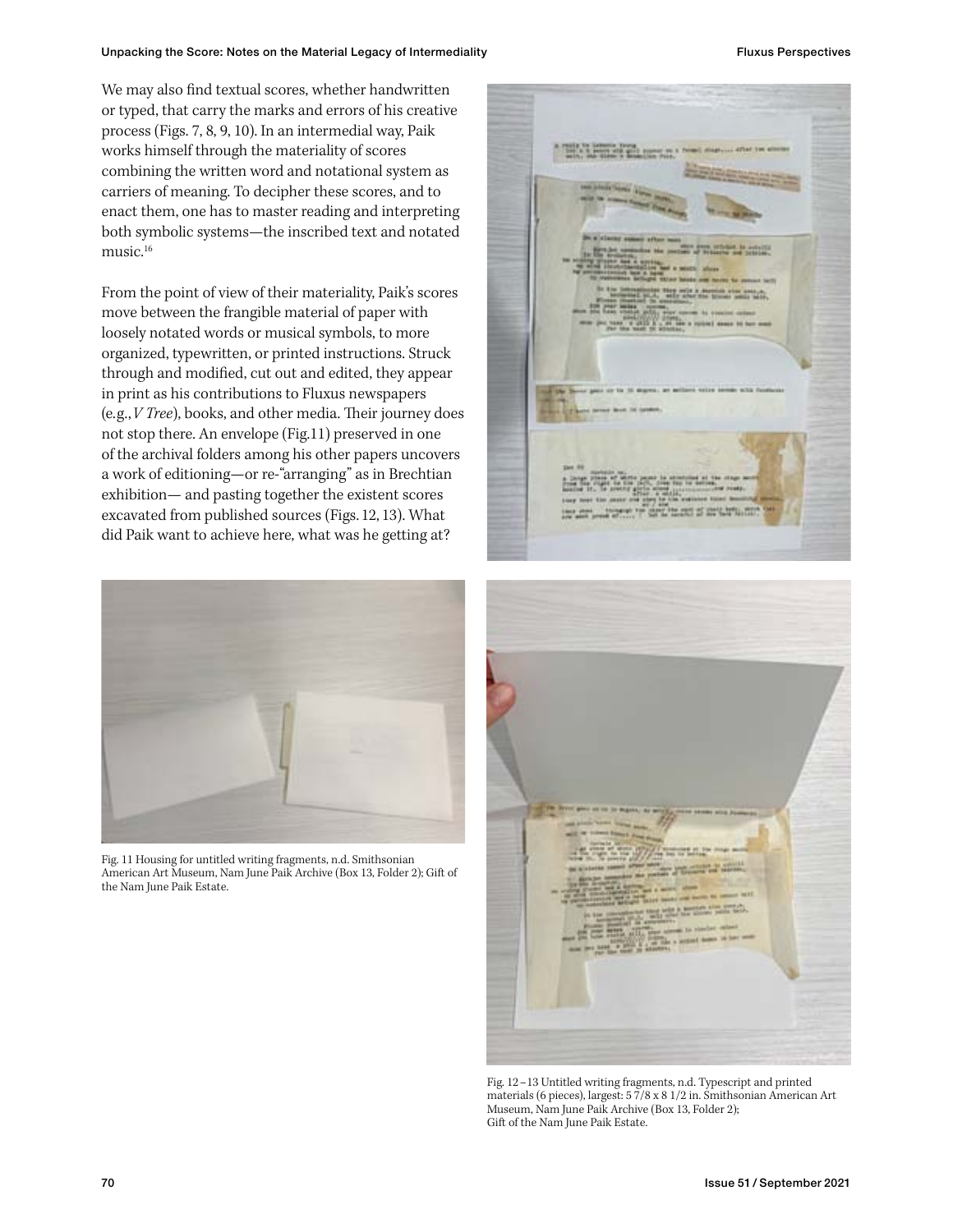Whether taken from scores or from other textual sources, these fragments laid bare and liberated from the linear constraints of the printed page become mobile building blocks for new content and meanings, for a re-scoring of the already scored, for a redrafting of an instruction. Often with the use of sticky tape, Paik could have adhered them to a temporary support, perhaps a piece of cardboard, in order to xerocopy them. Such authorial, material remediations achieved through replication perpetuate certain arrangements and cancel out others.

They also allow for a certain recursion of their textual motif, elevating the infinite potential involved in their machinic multiplication. Here, recursion is an act that involves embedding an action or an object within another, related instance of itself and may involve hierarchic orders (unlike iteration, which, similar to reproduction, repeats an action or object an arbitrary number of times with each repetition being a separate act that may exist apart from the others). Leaving the authorial domain, this recursion in Paik's scores is further observed when the scores become xerocopied again by an archivist upon the researcher's request (Figs. 14, 15).

The visibility of remaking these arrangements carries its own aesthetic appeal. In the examples of scores discussed above, the adhesive tape adheres to the surface, rendering undisturbed reading difficult (Fig. 16); sentences and words repeat and get lost, the variability of these arrangements leaves the researcher with a potentially infinite number of combinatory creations. But more importantly, these creations offer yet another dimension of the score-based work's openness, dictated less by the openness involved in the score's potential to generate manifold enactments, but by the very changeability of the score itself. In aleatoric, that is, indeterminate music, such openness of the score signifies the highest degree of changeability of a musical work whereas the first degree involves a random procedure to generate a fixed score (Cage's use of I Ching being an example), the second degree employs a mobile form where chance elements involve the performance (e.g., Karlheinz Stockhausen *Klavierstuck XI,* 1956), and the third degree—an indeterminate graphic and/or text notation. (One has to stay conscious of the difference between Fluxus scores and musical scores: while the former have tended toward self-sufficiency and/or are object-like or archival entities, the latter do not usually manifest autonomously, and independently of their musical realization, as sovereign works.17) But if parallels





Fig. 14 – 15 Copy of "etude plationique no i." n.d. photocopy of untitled writing fragments, 11 5/8 x 8 1/4 in. Smithsonian American Art Museum, Nam June Paik Archive (Box 13, Folder 20); Gift of the Nam June Paik Estate.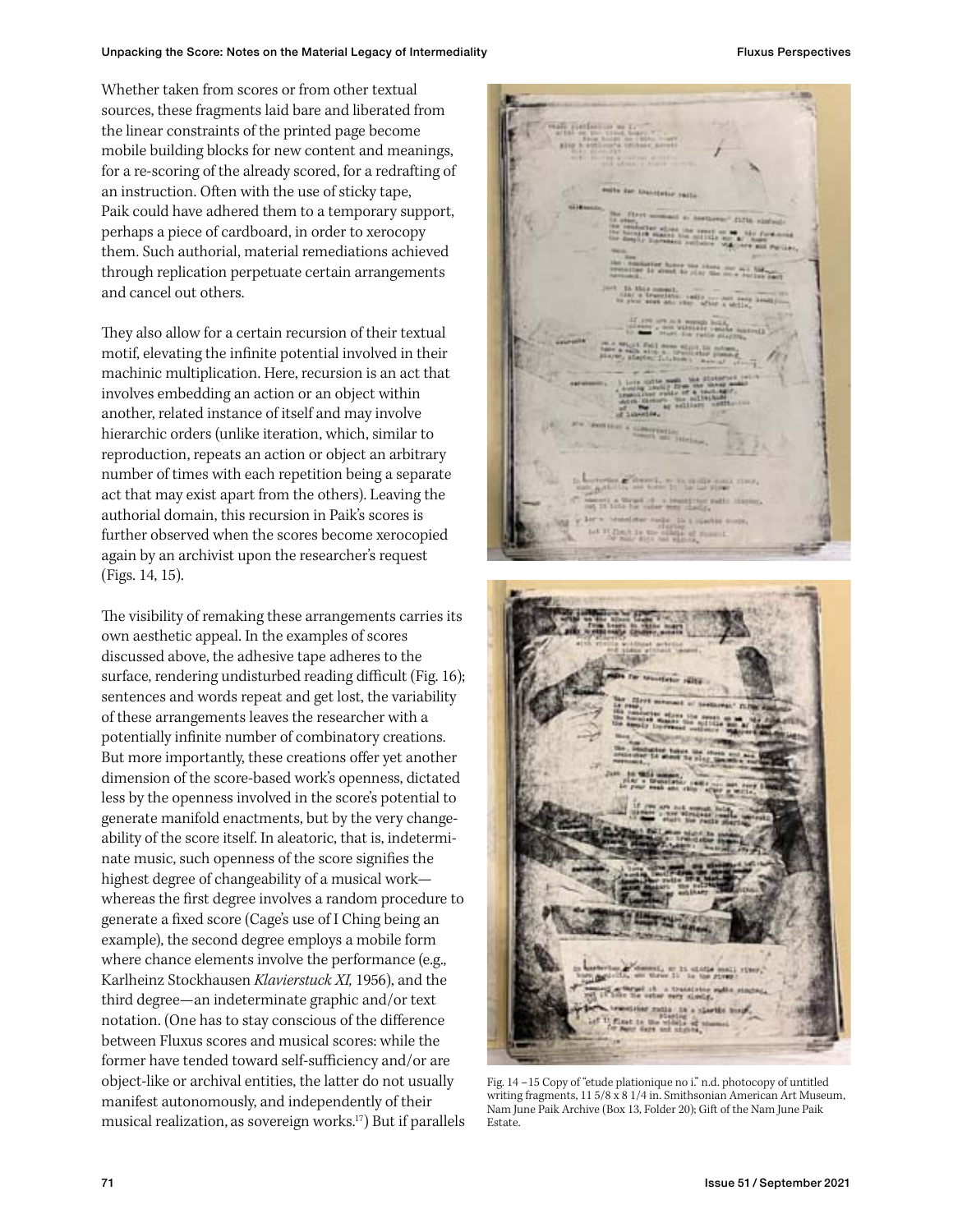

Fig. 16 Untitled writing fragment, n.d. Typescript, 6 1/2 x 7 7/8 in. Smithsonian American Art Museum, Nam June Paik Archive (Box 13, Folder 2); Gift of the Nam June Paik Estate.

could nonetheless be drawn between the forms of indeterminate music and Paik's scores, it might be said that his scores classify as an aleatoric work of the third degree, leaving both the score and its performance highly indeterminate.<sup>18</sup>

# **Twofoldness**

But there is yet another aspect of these works worthy of attention: just as Brecht's three-dimensional scores confound the score's spatial relations (as something expected to be written on paper, thus in the most common sense two-dimensional), Paik's scores certainly confound, and complicate, the established structures, orders, and interdependencies between the museum and the archive. As a rule, museum collections house art objects and artifacts of material culture, while museum archives preserve paper documents related to the artistic oeuvre. Here, a twofold artwork, that is, a work which consists of a score, whether notated or expressed in three-dimensional artifacts, and of its actualization, that is, its realized performance, confuses this logic.

Twofoldness is often associated with Richard Wollheim's thesis that considers two aspects of the experience of pictures: The surface and their representational contents. I employ the notion of twofoldness in relation to a score-based work: unlike a musical work, in which a score usually serves the purpose of scripting a musical performance and as such is not self-sufficient or autonomous, Fluxus scores consist in a score *and* a performance, each of which might be seen as equivalent manifestations of the work. This is due to two reasons: firstly, Fluxus material scores often acquire self-sufficiency in the course of Fluxus's institutionalization and musealization in which the scores are objectified (not to say fetishized); secondly, a realization of the score in the imagination might render the material score the only *physical* manifestation of such work. To imagine a work is to enter another system of reference, thought, and experience. To project the written into the sphere of the imaginary is to put imagination into action, to realize an invention. But it is the former aspect that is of particular importance to the curatorial, archival, and conservation interests underpinning this essay. Although the pure objectuality (object-based qualities of works) might have eluded the early appearances of Fluxus, the materiality of the score became increasingly important in the course of various Fluxus publications, distribution (mailing scores to friends by Brecht, for instance), and displays. One can say that curation had its stake in the perpetuation of the score's objectuality and that traditional conservation, by caring for the score as material, further reinforces it.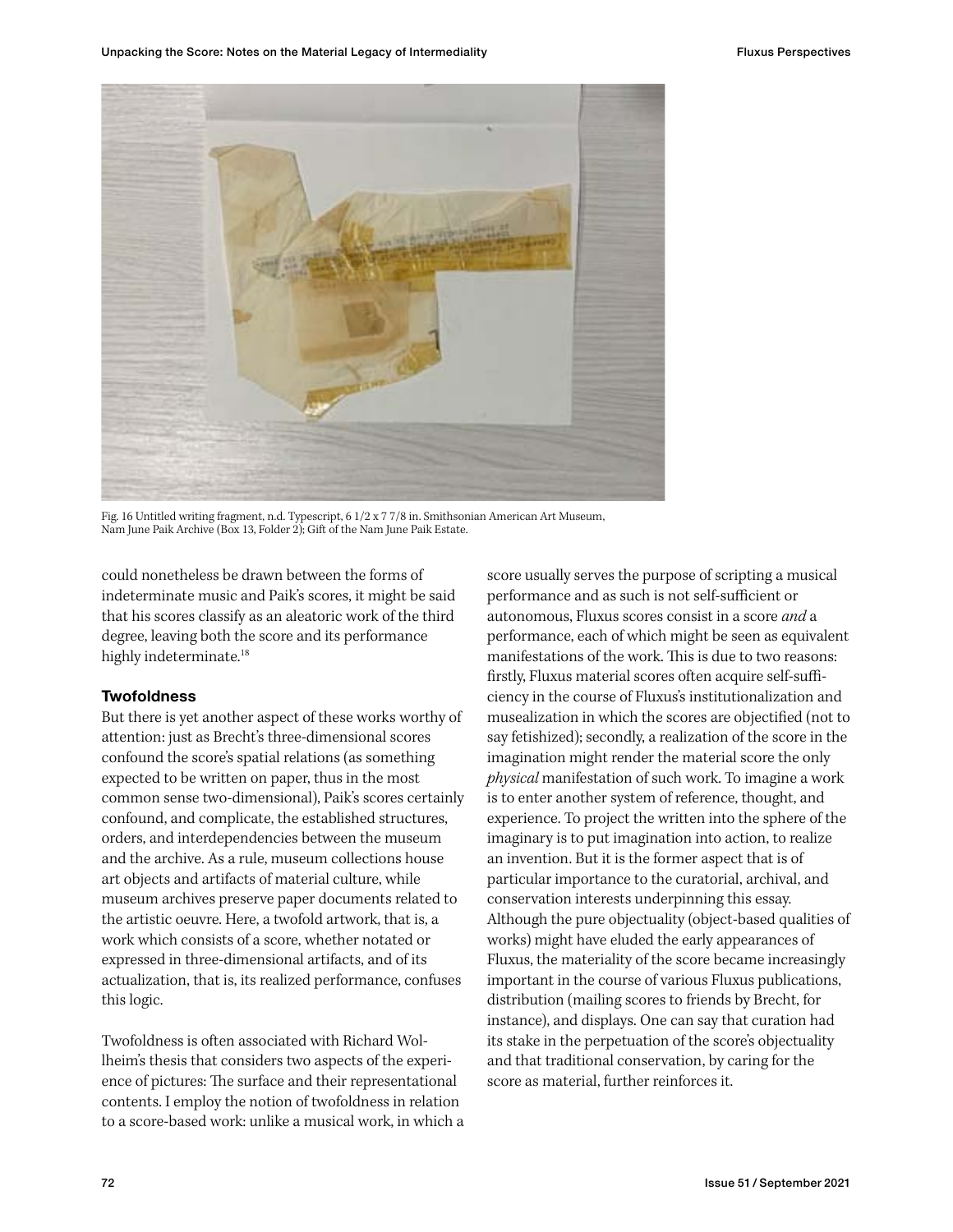### Score Between the Museum and the Archive

There is no doubt that the score seems to present more "collectable" qualities than the event that it generates. In the absence of the event, which in the simplest of senses remains uncollectable, the score acquires a status of what in the tradition of collectible arts is equivalent to a "singular original." But where, indeed, to place such a unique score? Archival artworks may provoke an ongoing reevaluation of the organizational categories of the institution.<sup>19</sup> Although it would be wrong to assume that archival materials are solely constrained to historical records, source documents, artworks' documentation, and printed or handwritten materials such as reports, instructions, scores, contracts, correspondence, and manuals, there is a sense that, unlike archives, art collections predominantly house unique and original artifacts of relatively high value. And what if a document involves a work of art—an original score, existing uniquely within a letter? (The Silverman Fluxus collection at MoMA involves several examples of such scores contained in letters: for instance, George Maciunas's describing Paik's *One for Violin Solo* or Benjamin Patterson's *Paper Piece.*20) And what problems may arise when such a document is shifted to the status of an artwork? No doubt, museum holdings are more visible than archives.<sup>21</sup> Nonetheless, the consequences of such reclassification might be significant: a loss of archival integrity of materials, their relationality, interdependence, and contextuality, to name but a few.<sup>22</sup> Flagship examples are Mail Art, which relies on the principle of postal exchange, with a letter, or a postcard, as a primary carrier of information, or Hanne Darboven's handwritten numerical recordings which probe, among others, structures of representational time. Similarly, Fluxus scores previously discussed fit *par excellence* between the domains of art collections and archives.23 While *The Case*, in its singular materialization, is an object housed in a (private) collection, *Water Yam*, which has been generated in multiple, often divergent editions, has been treated as both—a collection *and* an archival item ( for the former, see, for instance, the collection of the Harvard University Art Museums, and for the latter, The Lilla and Gilbert Silverman Fluxus Collection Archives at the MoMA and the Jean Brown Papers at the Getty Research Institute). In the case of Paik's previously discussed aleatory score-based works, the scores' paper form and dimensionality might predestine them for archival folders, but their unique formal "arrangement" instead qualifies them as autonomous works that might one day enter art collections.



Fig. 17 *Liberation Sonata for Fish,* 1969, 3 1/2 x 6 1/2 in. Smithsonian American Art Museum, Gift to the Nam June Paik Archive from Timothy Anglin Burgard in memory of Ralph Burgard. (NJP.2.EPH.12).

Among the non-unique scores that appear to sit comfortably within both the archival vaults and collections is Paik's *Liberation Sonata for Fish*, 1969 (Fig. 17). The work, which was distributed free to attendees at Charlotte Moorman's 7th Annual NY Festival of Avant-Garde, Wards Island, New York, in 1969, involves the following instruction "please, return the fish (INSIDE) to the water. Nam June PAIK." Although the instruction materialized multiple times, it has since acquired a certain form of material uniqueness due to its decomposition. The stains, watermarks, the impressions of the once alive fish body on the paper, and, not least, traces of use, render each of these editions an "original" uniquely marked by the long performance of various processes of decay. For instance, when I viewed *Liberation Sonata for Fish* in the Nam June Paik Archives at the Smithsonian, I was struck by how heavily disintegrated the fish was, whereas an edition of the work displayed a few years ago in the Fluxus exhibition at the Ostwall Museum in Dortmund, Germany, presented a roughly intact structure.

# A Priori, A Posteriori; Primary, Secondary

The view that scores can emerge prior to their actualizing event, scripting its futurity as it were, is accurate, yet not entirely exhaustive. Fluxus scores were often effectuated from completed events, an immortalizing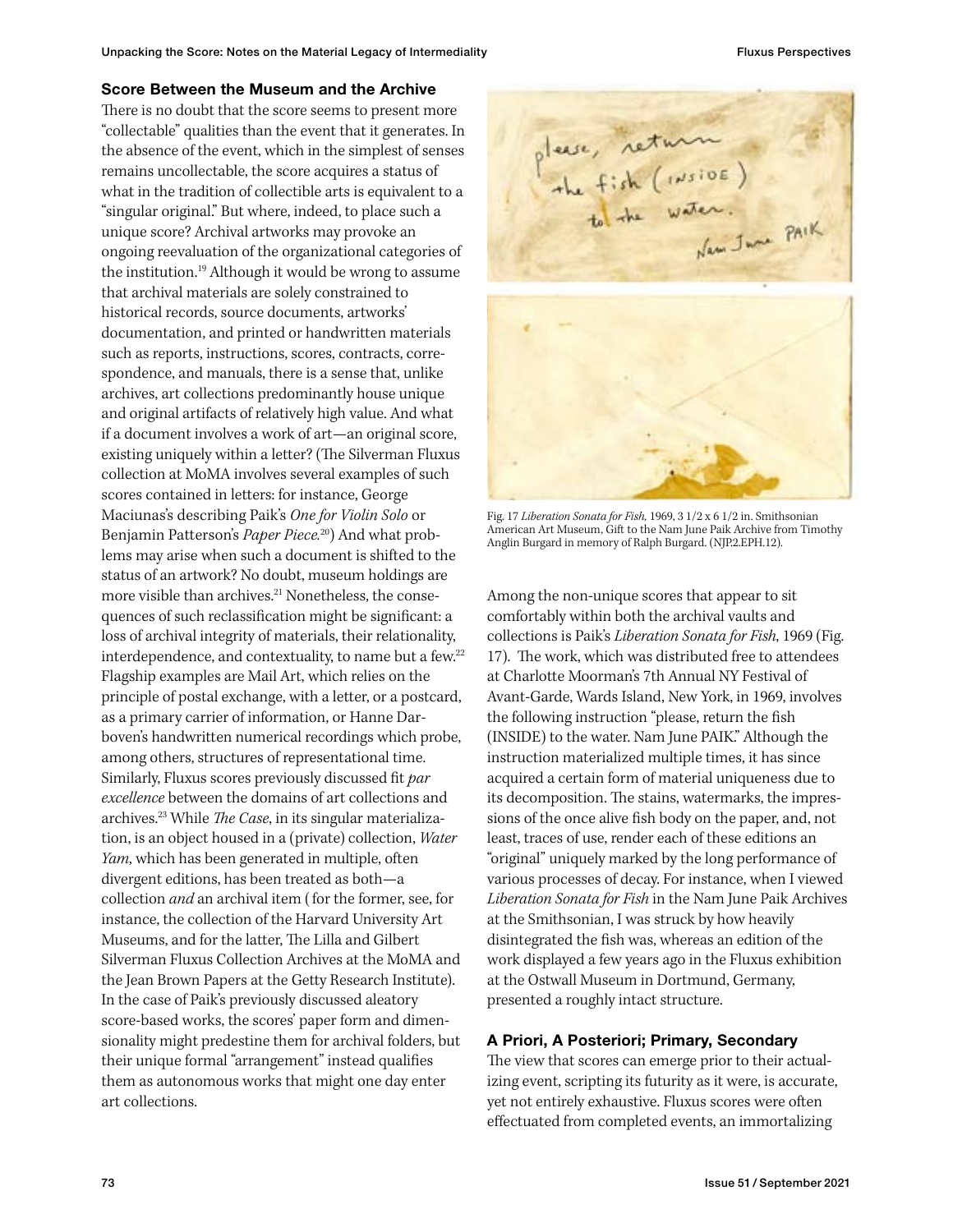gesture of sorts that guaranteed their repeatability. Brecht generated scores "which would arise out of the creation of the object, while, at times, objects were discovered, and Brecht subsequently wrote a score for them." <sup>24</sup> I refer to these fundamentally different processes of scoring as *a priori* and *a posteriori*. *A priori* scores signify a conceptual work that goes into the score without having the experience of its realization (the work is imagined and theorized, as it were). *A posteriori* instead is based on experience and observation of the realization of the work before it becomes scripted.<sup>25</sup> These scores which emerged from the events as a *fait accompli* (either of object creation or its "discovery") would thus be created *a posteriori*, whereas those scores which preceded the experience of their realization, *a priori*.

Intriguing examples of *a posteriori* scored artworks are Yoko Ono's *Instruction Paintings* and *Instruction for Paintings*. Involved in New York City's downtown art scene, which included Fluxus artists, Ono had a fruitful working relationship with Maciunas, exhibiting her work in his short-lived AG Gallery in Manhattan. Ono's *Instruction Paintings*, exhibited on Maciunas's invitation at the AG Gallery in July 1961, and her *Instructions for Paintings* shown at the Sogetsu Art Center, Tokyo, in May 1962 are both performance-based works whose instructions summarize the painting-events in a way that makes them repeatable. Although the first appearance of these artworks was object-based—Ono created the instructions in order to stop explaining them to visitors<sup>26</sup>—the later, slightly modified realizations presented only instructions: first handwritten, then transcribed by her husband Toshi Ichiyanagi, and finally published in her book *Grapefruit* (a significant piece of conceptual art whose first edition was printed in Tokyo in 1964)*.* 27

But the logic of the precedence—either of the execution existing prior to the instructions or the instructions prior to the execution—refuses any stability. On the occasion of Ono's exhibition *One Woman Show* at MoMA in 2015, the artist sanctioned a side-by-side presentation of both the scores and their (contemporary) realizations. Collapsing the temporal twofoldness of scorebased works into a synchronic co-existence of scores and their effects, in which the potential of the score is not open to the infinity of imagined realizations but becomes exemplified by a sole concrete material proposition, this presentation posed intriguing questions as to the status of these works after the exhibition finished. Have they become archived and

safeguarded as artworks or rather removed from the museum and discarded?

Another form of scoring a work *a posteriori* is a curatorial or a conservation narrative. In contrast to *primary score*, which arises in conjunction with the creative act regardless of whether it is conducted after or before the event, a *secondary score* entails instructions for the execution of the work—the number of performers, requisites, the duration, and the spatial requirements. Here, by creating and sharing the instructions and documentation of a piece, curators and conservators play an important role. If a work's execution is based on memory, the creation of its documentation means a writing and rewiring of the work. In other words, in the course of the work's socialization.<sup>28</sup> verbal, memorized instructions are reformulated into a written narrative.

Maciunas's instructions for performing Fluxus events exemplify yet another form of instruction formulated secondarily (or a secondary score). For instance, before the concerts at the Kunstakademie Düsseldorf, Maciunas wrote a letter to Joseph Beuys requesting various equipment for the performance of Brecht's event *Drip Music* (*Drip Event,* 1959-62), including a ladder, bucket, and a can.29 The instructive character of his writing takes the form of a secondary score which complements Brecht's otherwise enigmatic Event score (especially its second version, which simply states "Dripping"), potentially also serving as a basis for the work's future re-performance. Maciunas's activity presents an intervention into the authorial sphere of the primary score—an operation similar to his realizations of the collective Fluxkits or Fluxfilm Anthologies (which were historicized, if not canonized, as linked primarily with Maciunas's creative vision and authorship).

# A Glimpse into the History of Notation

The score, at least in its traditional form, can be viewed as a notation that uses a symbolic system that, by accepted convention, usually represents musical composition. Although so far, I have treated scores and instructions interchangeably, as any score might involve an instruction of how to perform a piece, a difference should be drawn between a notation and a score. While both textual and graphical scores involve some form of notation, not all notation becomes a score.30 Etymologically, the word "score" stems from Old English *scoru* meaning "twenty" or Old Norse *skor* meaning mark, notch, or incision—which probably served for both counting numbers and keeping records. The prehistoric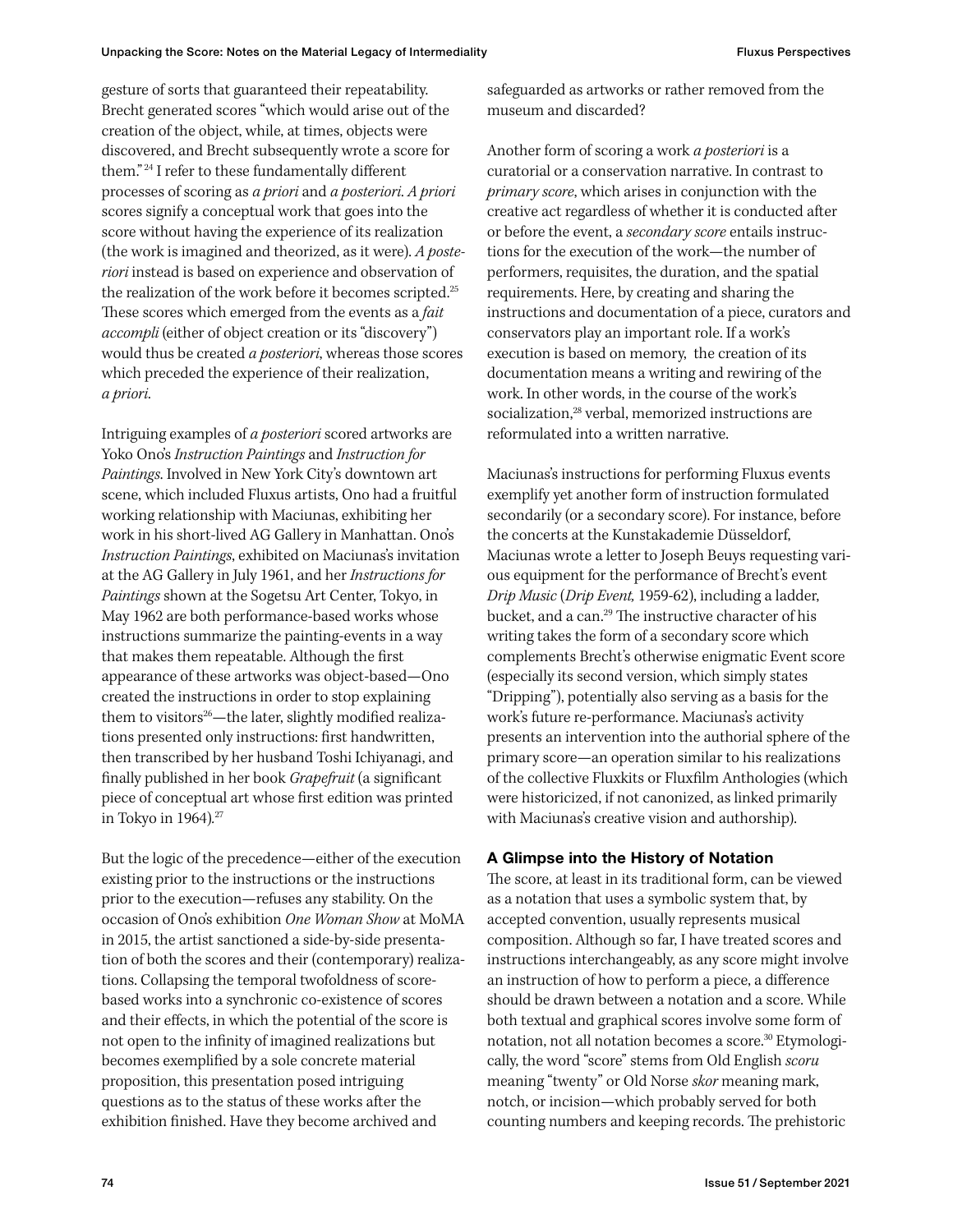sense of this Germanic word was a mark, a scratch, or line drawn by a sharp instrument.<sup>31</sup> In English, the word "score" began to mean keeping a record of a customer's drinks in the tavern and, in the 17th century, to record a point in a game or a match. The use of a score as a printed piece of music (meaning to connect related staves by scores of lines) was first recorded in 1701. But records of non-Western musical notation precede the use of parchment or paper for the purposes of writing music. For instance, a cuneiform tablet that recorded instructions for performing music was created at Nippur, Sumer (currently Iraq) in 2,000 BC. There is also evidence of notational practices, however rudimentary, in Ancient Greece. Concrete forms of notation which paved the way for modern notation developed in medieval monasteries in Europe. Although sheet music is often generally called a score, in the course of history, varying codes of signs and symbols, written and drawn graphemes defined what became musical notation. It is interesting to note that the relationship between these visual notations and invisible sound were recurrent themes over many centuries and pertained to the relation between aural perception and visual representation.<sup>32</sup>

Anthropologists suggest that the separation of musical notation from literary notation required a different form of literacy which prompted separate treatment of scores and scriptural instructions. Again, the former involves a symbolic language of notations that relate to a musical work which can be realized following a set of conventions; the latter involves written language. However, scripts (writing) and scores (music) are forms of notation that share common origins: in fact, the history of writing is a more comprehensive history of notation.<sup>33</sup> (Can a painting, in this sense, be also seen as a visual form of notation of a human creative effort?) According to British anthropologist Tim Ingold, scripts imply meaning and cognition, and "taking in," while scores imply sound and performance, thus "acting out"—these are the distinctions between language and music, speech and song.<sup>34</sup> Performance might be regarded as something issued from a score. This renders a work a two-stage process and provides it with a possibility of multiple, rather than singular, existence. Ingold leans on British analytic philosopher Nelson Goodman, who maintains that, unlike a literary work where the text is equivalent with the essence of the work, musical notation is a score that defines the work but is not equivalent with it (a composer does not write a musical work, but rather he writes a score that specifies performances compliant with it).<sup>35</sup> For instance, drawing, for Goodman, is a work which does not

employ any kind of notation, whereas script and score do.36 For Ingold, however, a drawn line is clearly a part of a notation. He posits that writing and musical notation became separated in the modern era when music became devoid of its verbal component and language of its component of sound. Could we, following this logic, regard all works as notated and thus transgress the division between multiple and singular arts? Could all works become effects of an accomplished act of notation or serve as a notational record for subsequent performances? (A painting or a sculpture could be regarded as an accomplished act of notating color and form which could potentially serve as a basis for the enactment of a replica, pastiche, or a copy.) What consequences might this thinking bear for the ethics of care? These inquiries need to be explored in depth beyond the bounds of possibility of this essay.

### Score as Relationship<sup>37</sup>

Significantly indebted to music, Fluxus textual scores such as those by Brecht, Paik, or Ono seem to unite these two traditions again: the literary text and musical notation. But these scores neither grew on an empty terrain nor in isolation from the developments in avant-garde music and other disciplines.

At least since the mid-twentieth century, conventional Western notation was insufficient to grasp the intention of the musician. Visual art, performance, theatre, and writing were embraced to expand its grounds. Graphical scores with their greater emphasis on audiovisual interpretation or explorations into an alternative way of notating music were paralleled by the developments at the intersection of visual arts and performance. Here, Fluxus Event scores altered the relation between composer and performer, allowing the former a greater, more lateral interpretation of the piece, and increased freedom to enter the realm of collaboration by the latter. The score ceased to be viewed as a solely notational system, or as an instructional device primarily existing to communicate between composer and performer. A score, just like a sound, or like the action that it produced, became communicative and contextual—it was an articulation of a spatiotemporal relationship between the performance, the realm of the visual, and everyone involved.38

According to Peter Osborne, the score or set of instructions is a significant contribution of Modernist music to conceptual art.39 In my view, this contribution was realized via Fluxus activities which propagated Event scores and instructions as one of its significant modes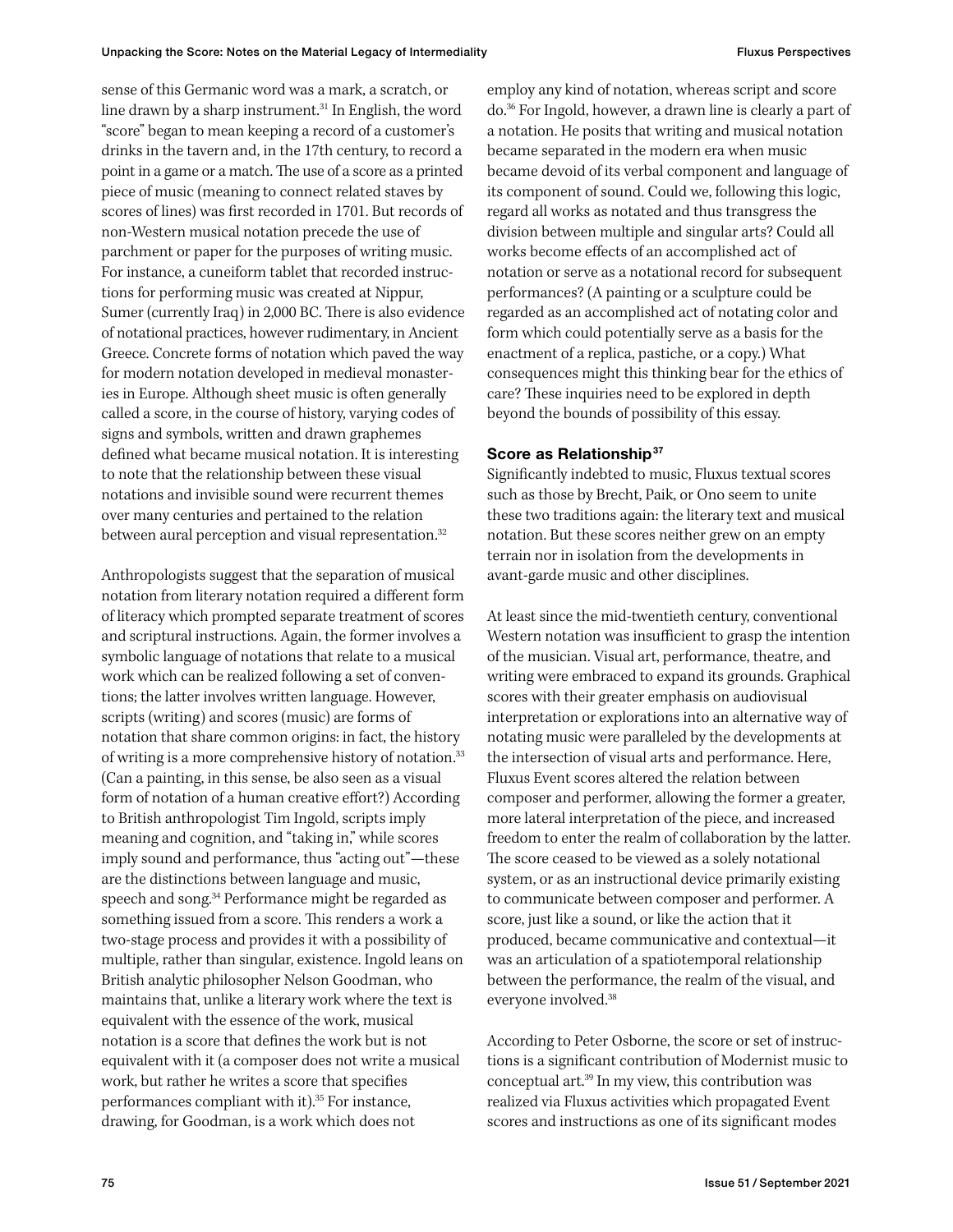of expression. Osborne maintains that Cage extended the idea of the score to include elements of performance beyond musical notation. This expanded definition was essential to Brecht's Event scores, which Osborne calls "generalized" instructions "transposed into the medium of language."40 The notational tendencies and impacts of music were also reinforced through the events in Cologne, Wiesbaden, and Darmstadt (think Paik). Moreover, artists such as Ono and La Monte Young began to create scores independently of Cagean influences.

Fluxus textual scores evolved between 1959 and 1962, until they took the shape of a white card with a few typed lines which suggested an object, thought, or action.41 The first scores were descriptive and implicative (somewhat close to Kaprow's instruction for Happenings). After their publication in *An Anthology of Chance Operations* edited by La Monte Young, copublished with Jackson Mac Low, and designed by George Maciunas, in 1963, Fluxus scores become shorter and more abstract, resembling Japanese haiku, a very short form of Japanese poetry which relied on a suggestive power of a very limited number of lines, often reduced to a fixed, three-line structure. These short scores, unlike their long siblings, might be further conceptualized as "cool media" that, following communication theorist Marshall McLuhan's term, demand active interpretation and active engagement on the part of the receiver/interpreter to fill the gaps (hot media are, in turn, highly informative, and allow for the more passive engagement of viewers).42 Different from prescriptive happenings or performance instructions, these short scores permitted a wide range of interpretations, and imaginative responses.

# The Temporality of Score-Based Work

Works that are score-based expand through time and space in multiple ways. I disagree with the view that a written score is spatial, while its execution is temporal. Spatial and temporal characteristics are inherent to both the score and its execution. Such differentiation leads back to the Enlightenment philosopher Gotthold Ephraim Lessing's essay written in 1766 outlining the strengths and weaknesses of art, in which he chose space and time as generic distinctions between the arts: painting and visual art as spatial art was distinguished from poetry and literature as *time-art.*43 Although the execution of a score might at first appear exclusively temporal, here such execution seems to possess equally spatial dimensions manifest in the room it occupies, and the objects and subjects it employs. A written score not only occupies space, but it also extends and endures in time.

It would be simplistic to state that a score in a material form lives only as an object, aging and decaying, following time's linear progress. It would not suffice to simply contend that score-based works produce multiple, perhaps even cyclical, temporalities in the instances of their subsequent or simultaneous actualizations. As demonstrated in the case of Paik's remediated scores and Ono's *Instruction Paintings*, the score can transition from one form to another, from a handwritten note to a printed and rearranged form (Paik), from objects to script (Ono), or simply present multiple instances of itself on a similar physical carrier (Brecht's differing editions of *Water Yam*). The variation of the score is thus not only contingent on the possibility of its many actualizations (multiple performances issued from an instruction), which would cause a shift from the authentic, historical material of the score to the iterant, expressive authenticity of the performance. Rather, the variation of the score including its different temporal modalities exists within the material proposition of the score itself. In other words, the intermediality of the score, and its heterotemporality, is implied in the very ability of the score to occur in materially and durationally similar, but *elementally* distinct, variations.

Conceiving of artworks in terms of duration may come in handy here. In philosophy, objects which occur continually, that is, enduring in certain material form, are called "continuants." These phenomena which occur in a short time and/or lack a defined, enduring material form, are called "occurrents."44 Simply put, continuants continue and occurrents occur. Sound is an occurrent, while stone is a continuant. Certain art forms are akin to continuants—traditional painting, sculpture, or drawing—while performance and events might be classified as occurrents.45 Whether three-dimensional or object-based, Fluxus scores might be conceived of as continuants capable of generating occurrent events. This status quo recalls again the slippage of categories that subverts dualistic thinking by pointing to the interconnectedness of seemingly two separate aspects. Here, *becoming* as an affirmation of being takes over.<sup>46</sup>

Works-occurrents produce more documentary trace and leftovers than those works which continue in a material form. Bearing witness to a disappearing work, scripts, scores, and notations stand in for the absence of the event (remembering here Brecht scripting events *a posteriori* or Ono exhibiting instructions). Multiple scores do not only assure the work's distribution but also prevent its forgetting, since the simple act of imagining the action does not allow us to transfer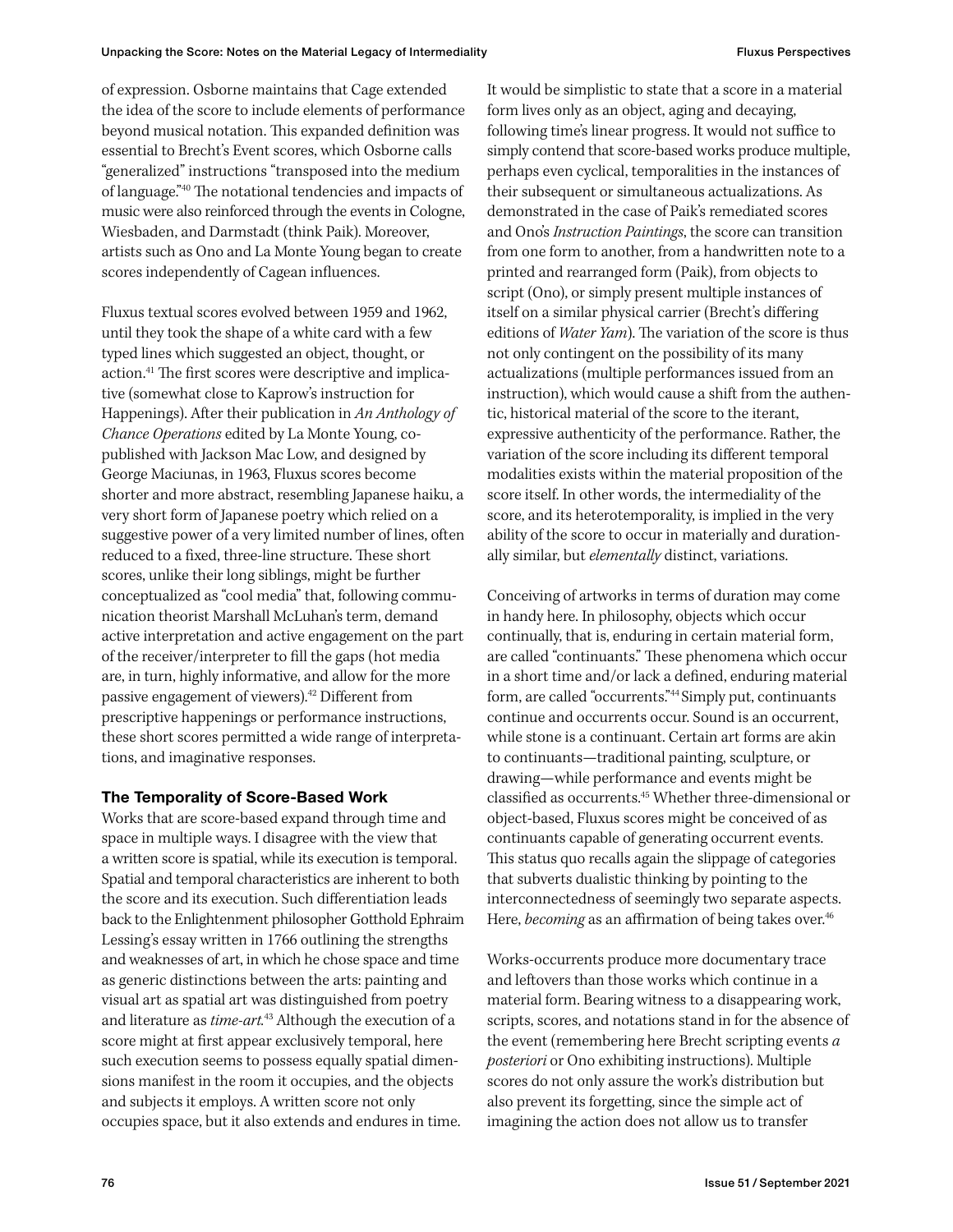knowledge (not even in an embodied way as is the case with "traditional" performance).

# The Virtual and the Actual

The Deleuzian concepts of virtuality and actuality might be helpful to think further the potential of the score.<sup>47</sup> The French philosopher Gilles Deleuze conceived of the virtual-actual binary under the influence of Henri Bergson. Named differential ontology (which approaches the nature of identity by explicitly formulating a concept of difference as foundational and constitutive, rather than thinking of difference as merely an observable relation between entities<sup>48</sup>), Deleuze designates the actual as the material instances of things, whereas the virtual becomes everything which is not presently here. Both virtual and actual states are real states. Virtuality, for Deleuze, lacks pre-existence in any possible form; it exists in a state of potentiality located in the sphere of the unknowable. He opposes potentiality to possibility, which refers to the somehow-already-known physical state of before, whose realization presupposes a certain form. For Deleuze, the virtual is a part of the object, it is real. The virtual must be actualized following the rules of difference and creation (rather than of limitation and resemblance inherent to the process of realization). Deleuze points to another consequence of the division between the virtual and the real: the actual does not resemble the embodied virtual (unlike the real which resembles the possible that it realizes). The communication between the virtual and the actual enables an event of becoming different— differentiation and creation.

Accordingly, it might be claimed that the potential of a score-based work lies in the very possibility of its actualization, of passing from the virtual to the actual state. The passage from the virtual to the actual brings about modifications and difference, in that no one actualization of a score, whether in the material or mental world, resembles another. The actors involved in the actualization of such a work are of necessity creatively invested in it.

The transfer between the virtual and the actual resembles aspects of the Fluxus artist and writer Dick Higgins' theory of exemplativism. In his "Exemplativist Manifesto" from 1976, Higgins sees the artist, the notation, and the audience as separate settings or complexes that rarely converge.49 According to him, the audience creates, by means of notation and work, an image of the set possibilities intended by the artist. Thus, the realization of such a work can only be arbitrary, an *example* rather than fixity. The work

becomes "an example of," rather than a precise realization. For example, what matters, for Higgins, in a performance is not its single realization but "the dialectics between its single realization and its alternates" in which a single performance implies the essence of all potential interpretations of this performance (Higgins goes so far as to say "or even of all [performances]"). This essence is directly related to the possibility involved in the work's virtual existence, as argued above, in which any of the work's actualizations, that is, the transfer from the virtual to the actual, never exhaust the potential of the virtual. Moreover, in such constellation, the format, method, and process of notation, which becomes their form, is more significant than in traditional works. In addition, and relating to my former point (*a priori, a posteriori*), any notation is a prescription for or from action.

Finally, all work's actualizations enter the archive, its virtual and physical sphere, and allow, on its basis, for new actualizations to take place. The virtual archive involves tacit knowledge, memory, and skill related to the work's past manifestations, whereas the physical archive consists of all material remains, documentation, explicated narratives about the work along with its props, relics, and leftovers. The changeability of such a score-based artwork inheres in the artwork's virtual quality ready to unfold on the basis of the archive, that is, in the potential to exemplify itself. In other words, such changeability rests in the work's potential to become different in its transformation from the virtual to the actual.

But the archive is not merely a conglomeration of inactive historical matter and facts; rather it points in two directions: toward the already actualized, and toward the many virtual potentialities. The work, therefore, is never finished but always a *becoming*—a life which is, in Ingolt's sense, "not an emanation but a generation of being." The work, thus, is a process, not preordained but incipient, lacking certain ends and always on the verge of the actual.<sup>50</sup>

# Intermediality Reconsidered

Having set out the conditions for score-based works to exist within the virtual-actual, I now want to consider how they fit within the category of intermedia. Another of Higgins' writings, "Statement on Intermedia" (1966), describes his immediate surroundings in which artistic expression fell between and outside the established genres of art. Artworks create a way of operating which is an alternative to the fixed categories of media,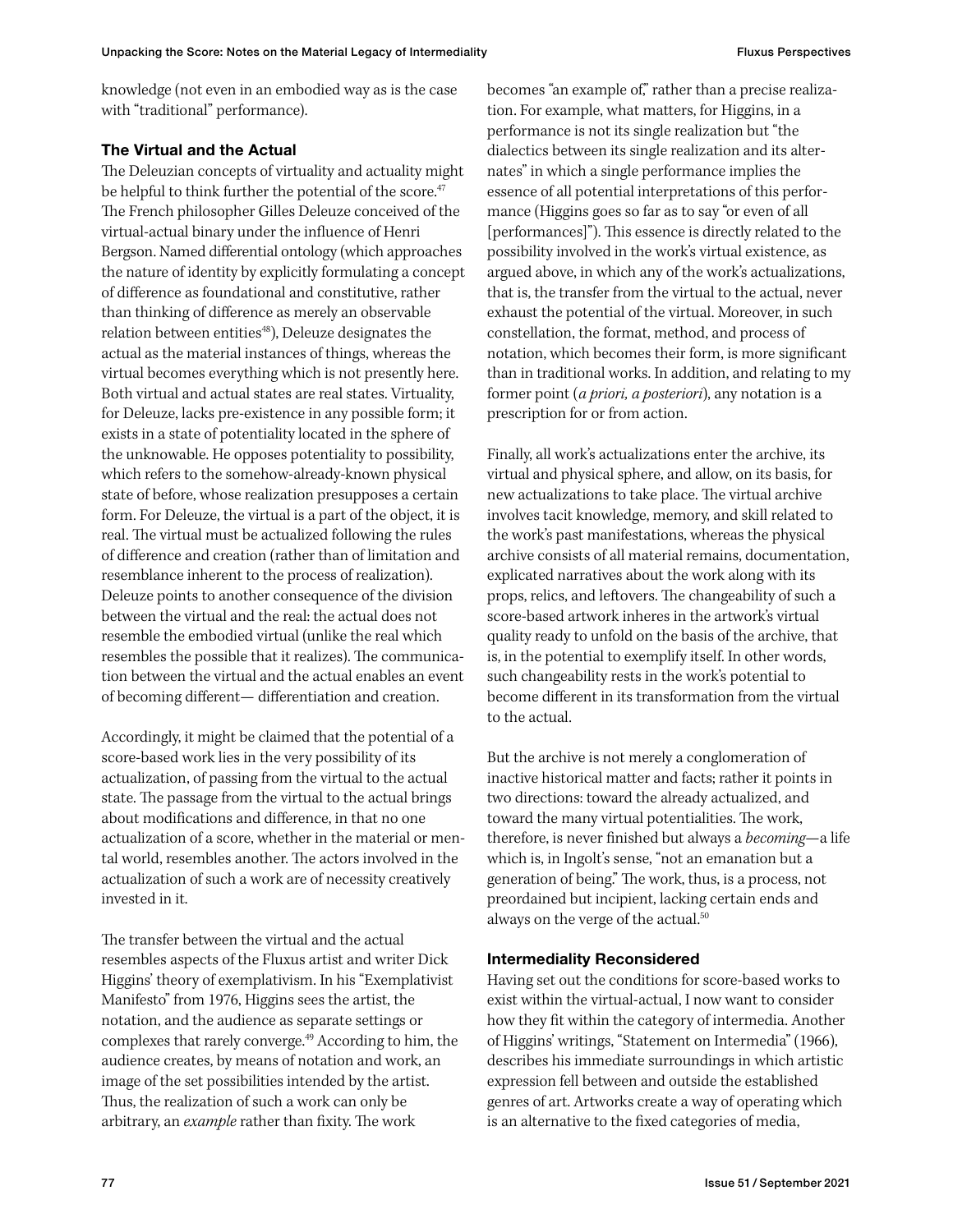combining music and theatre, painting and poetry, and art and life ( for instance, according to Higgins, happening falls between collage, music, and theatre). The Event score—Fluxus "invention" *par excellence*—seems to fit impeccably this intermedial bill: the intermediality of the score consists in the aesthetic function and instructional form. But there is more to intermediality, and this excess of meaning can be conveyed on a materially construed arena: firstly, scores may transgress the media's formal expectations by leaving the two-dimensional realm in order to assume a three-dimensional form (think again of Brecht's *The Case*). In other words, the apparent flatness of the score is morphed into the explicit three-dimensionality of an object. To put it differently yet, scores might undergo a transformation from textual communication devices to aesthetic objects that expand spatially. Here, intermedia means thinking outside the assumed mediality—but "inside the box," as if within Brecht's *Case*— and allow the score to take place in space. There is a sense that such a score takes "space," somewhere between the communicative function of language and the aesthetic function of the object, creating new materialities as well as inter-, and intra-actions—the latter to be addressed shortly.

Secondly, the material transferability of works such as *Water Yam* or Paik's scores observed at the SAAM archive elicits yet another dimension of intermediality that allows the score to be transposed between various carriers. Here, intermediality equals material multiplicity—of forms and carriers. But unlike the sheer existence of multiple copies of a score, this multiplicity does not eliminate the material uniqueness of the scores' physical materializations. As I suggested earlier, the multiplicity of scores results in materially and durationally similar, but *elementally* distinct, variations.

Thirdly, Event scores are intermedial in that they *perform*. But their performance is not only limited to the result of their realization as an action or as a performance (in this case, we would simply say: "scores are performed"). Event scores themselves perform—or are performances of— textual or structural matter and support— examples are physical disintegration, alteration and decay, traces of use, and all processes that took them away from their physical origin. Rather than being just a first stage in the process of a realization of a two-stage event or performance that would render them a means to an end, they are ends in themselves; they fold into themselves by performing material finiteness, and time. This finiteness stands in an inverse relationship to their potential to give rise

to—and to unfold as— an infinite number of performances. This is not to say, of course, that scores are just this—we would move in circles and conform to the "objectification" of *The Case* or other scores, for that matter. No, the works such as *The Case,* Paik's scores, or Ono's instructions are twofold, in that they exist in two equally important spatiotemporal aspects.

Finally, intermediality, understood in its initial sense as an observation of movement between the established categories prompts a question about exteriority and interiority. While intermediality seems to operate externally to a given work in that it strives to impose terminology, a language always foreign to the very matter of the work, would an *intra*-mediality allow us to zoom inwards? Would it allow us to assign more significance to the matter, rather than to language and culture that *mattered* for so long?

*Intra*- in Latin means "inside," or "occurring within." Accordingly, intra-mediality glimpses inwards and reveals the permanent movement of matter, its continuous changes—an agency that affirms the "mattering of matter." Here, the interactions between different actors inherent to the nature of the score, whether *The Case*, *Instructions Paintings*, or Paik's scores (their worlding, their *becoming in the world*), could potentially be used as a prompt to move to a reversed level of observation of, say, "deep materiality." Intraactions, in the sense of Karen Barad's agential realism account, which seeks to depart from both humanist and anthropocentric perspectives, would allow us to account for these works as having internal exchanges, permitting them to transition and decay, and move on. Not only Brecht's wish from the beginning of this paper that "the details, the random constellations [...] that surround us, stop going unnoticed" would be realized, but such a view of things would also, in line with Barad, grant us a possibility "to contest and rework what matters and what is excluded from mattering."51

# Notes

**1** *toward events: an arrangement* was Brecht's first solo show in the newly opened Reuben Gallery in New York. Among objects displayed were *The Case, The Dome, The Cabinet,* and *Solitaire*—all arrangements of ready-mades that mark his transition from chance painting to events.

**2** Brecht quoted in Mari Dumett, *Corporate Imaginations: Fluxus Strategies for Living* (Oakland: University of California press, 2017), 30.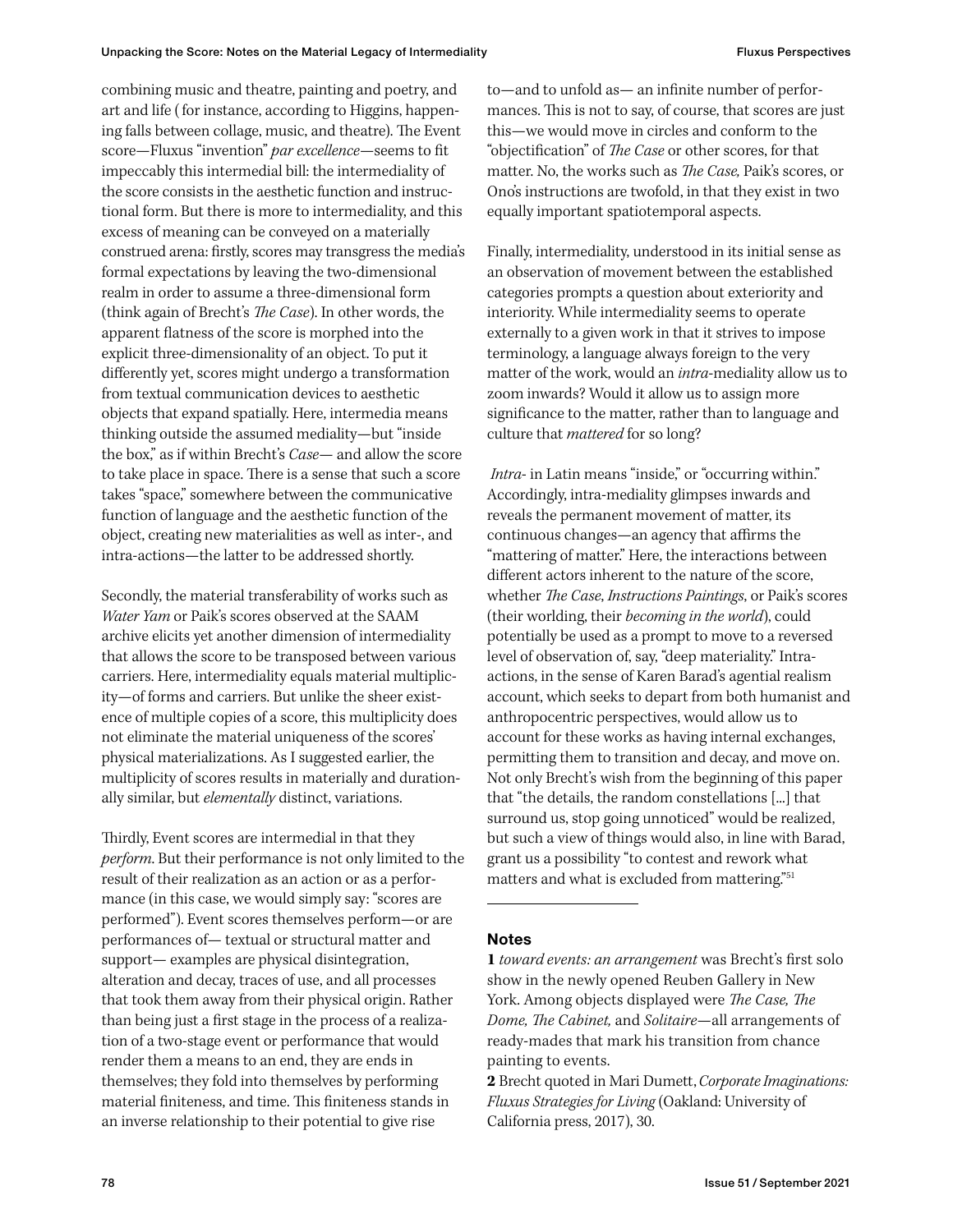**3** Julia Robinson in *George Brecht Events: A Heterospective* (Cologne: Verlag der Buchhandlung Walther Konig, 2005), 61.

**4** Flyer for *toward events: an arrangement*, reprinted in *George Brecht Events: A Heterospective* (Cologne: Walther König, 2005), 42.

**5** The list of objects contained in *The Case* included, among others, a candle, a ball game, rubber balls, puzzle piece, thread, photographs, pieces of domino, a noisemaker, a glove and a score.

**6** Here, surface stands metonymically for a superficial, visual encounter with objects. But as cultural critic and theorist Giuliana Bruno convinces us, surface investigations might also stand for a profound encounter with materiality as a substance of material relations. See Giuliana Bruno, *Surface: Matters of Aesthetics, Materiality, and Media* (Chicago: University of Chicago Press, 2016).

**7** Although it is formally similar by encompassing varying objects in a case, *The Case* differs from Fluxkits in that it offers a direct immersion into the experience with objects. Fluxkits, staring from the first book-based *Fluxus I* (1965), compile works such as Fluxus scores, instructions, games, puzzles, beats, stuck of cards, films, among others, authored by Fluxus artists. They are, in that sense, sensory and experiential worlds within a case, rather than a compilation of objects. For an interesting contestation with Fluxus event-hood, object-hood and subject-hood, see Natasha Lushetich, *Fluxus: The Practice of Non-Duality* (Leiden; Boston: Brill, 2014), 105-143.

**8** Hannah Higgins, "Reading Art and Objecthood While Thinking about Containers," *Nonsite* 25 (October 2018). **9** Buchloh commented on Robert Watts' works. Benjamin H. D. Buchloh, "Robert Watts: Animate Objects, Inanimate Subjects," in *Neo-Avant-Garde and Culture Industry: Essays on European and American Art from 1955 to 1975* (Cambridge, MA: The MIT Press, 2000), 538. **10** Although differences can be drawn between these notions, I use "score," "instruction" and "notation" interchangeably in this essay.

**11** "George Brecht currently arranges an event by sending small cards to his friends with a few words neatly printed on them [...]." Allan Kaprow, text (circa 1961) for *Assemblage, Environments & Happenings* (New York: Abrams, 1966). See also Liz Kotz, "Post-Cagean Aesthetics and the 'Event' Score," *October 95* (Winter 2001):55–89.

**12** Hary Ruhé, *Fluxus: The Most Radical and Experimental Art Movement of the Sixties* (Amsterdam: "A", 1976) n.p. **13** "Ich dachte bis jetzt: Variabilität und Intensität lassen sich vereinbaren. Jetzt weiss ich: Variabilität ist

eine notwendige Folge aus Intensität." Paik, quoted in Wulf Herzogenrath, *Nam June Paik: Fluxus-Video*  (Munich: Silke Schreiber Verlag, 1983), 10. **14** According to Edith Decker-Phillips in *Paik Video*  (Barrytown, NY: Station Hill Press, 1997), 29-30. **15** The Nam June Paik Archive, Smithsonian American Art Museum, Washington, DC.

**16** A recent argument that Fluxus scores were too exclusively theorized within the rise of language in the art of the 1960s and should instead be acknowledged for their visuality and indebtedness to diagrammatic visualization and experiments in graphic notation in the 1950s was put forward by Natilee Harren in *Fluxus Forms: Scores, Multiples, and the Eternal Network* (Chicago: University of Chicago Press, 2020), 70. **17** The relationship between a musical score and the music we hear is one of the major problematizations in Western music. While a score is strictly linked with the musical realization, it is often deemed incidental to the production of Western music; a score represents spatially only some elements of the temporal form of music, which comes into existence by the interpretation of the performer, independently of its score. **18** For an engaging account of a score as productively unstable—a valid manifestation of creative practice—in which she tests the limits of unpredictability involved in artistic practices concerned with organization and transmission of actions, see Alison D'Amato, "Mutable and Durable: The Performance Score after 1960," in *Event—Performance—Process: Art, Materiality and Continuity since the 1960s*, ed. Hanna B. Hölling (New York: Bard Graduate Center, forthcoming). **19** See Zanna Gilbert, "Approaches to the Archive: Fictional Histories?" Notes on Modern and Contemporary Art around the Globe, February 15, 2013, accessed May 15, 2020, https://post.at.moma.org/themes/6 approaches-to-the-archive-fictional-histories. **20** Jon Hendricks, "Watch Out! All Is Not What It Seems to Be," Post: Notes on Modern and Contemporary Art around the Globe, February 15, 2013, accessed May 20, 2020, https://post.at.moma.org/content\_items/156 watch-out-all-is-not-what-it-seems-to-be. **21** Although only a small percentage of museum collections are put on display, which has led some scholars to claim that the heart of the museum is its vault, there is a validity to the statement that archives are, perhaps with exception of archival contextualization of some collection materials and archives which are accessible upon request (such as at the Smithsonian), usually inaccessible to the eyes of the beholder. **22** Contextuality and relationality refer here to the original group of materials of which a particular object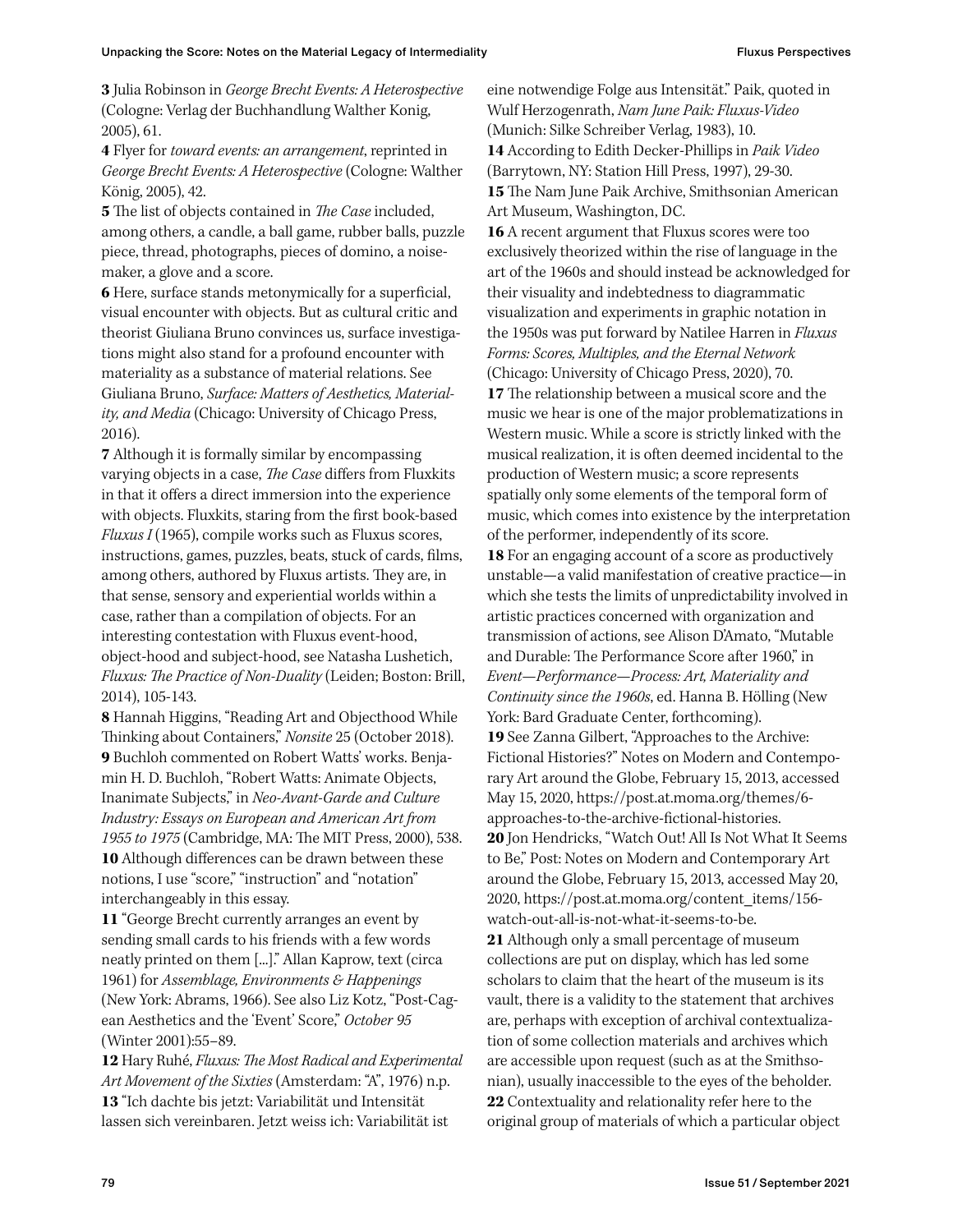is an inextricable part. See Michelle Elligott, et al., "Archival Workshop at MoMA," Post: Notes on Modern and Contemporary Art around the Globe, February 15, 2013, accessed May 20, 2020, https://post.at.moma.org/ content\_items/153-archival-workshop-at-moma. **23** On the topic of the archival tensions in relation to the status of documents and artworks, see "Document or Artwork? A Panel Discussion on Archives in the Art World" panel discussion, Dedalus Foundation, New York (September 11, 2018), accessed June 13, 2020, https:// vimeo.com/294166087.

**24** Julia Robinson, http://members.chello.nl/j.seegers1/ flux\_files/brecht.html.

**25** I have adapted the meaning of these two contrasting notions, *a priori* and *a posteriori*, from philosophy. There, *a posteriori* often relates to knowledge which is derived from experience or personal observation; *a priori* instead comes from self-evident truths.

**26** According to Ono's oral account in the MoMA podcast: https://www.moma.org/audio/playlist/15/370. See also the description of these paintings at AG Gallery on the Fluxus Foundation webpage.

**27** Kotz, "Post-Cagean Aesthetics," 102. For an account of Fluxus as an underappreciated contributor to the development of conceptualism, see Julia Robinson, "From Abstraction to Model: George Brecht's Events and the Conceptual Turn in Art of the 1960s," *October* 127 (Winter 2009): 77-108.

**28** Taking inspiration from Jean-Marc Poinsot, Ariane Noël de Tilly maintains that video and film installation are highly social artworks which evolve in a larger network and in which socialization takes place during the events of their exhibition, distribution, and preservation. See de Tilly, "Scripting Artworks: Studying the Socialization of Editioned Video and Film Installations" (Ph.D diss., University of Amsterdam, 2011), 12.

**29** George Maciunas in a letter to Joseph Beuys (1963) published in Emmett Williams, *My Life in Flux --And Vice Versa* (Stuttgart: Edition Hansjörg Mayer, 191), 73. **30** *Encyclopedia Britannica* equates score with notation, which it associates with a manuscript or a printed form. Encyclopedia Britannica, "Score," accessed Dec 6, 2019, https://www.britannica.com/art/score-music.

**31** Online Etymology Dictionary, "Score," accessed December 7, 2019, https://www.etymonline.com/word/score. **32** This paragraph sources the history of notation from Paulo de Assis, "Prelude," in *Essays on Sound, Score and Notation,* eds. Paolo De Assis, William Brooks, Kathleen Coesysens (Ghent: Orpheus Institute, 2013), 5-6. **33** Tim Ingold, *Lines* (London; New York: Routledge, 2016), 10. **34** Ibid., 6, 18.

**35** Ibid., 11. See also Nelson Goodman, *Languages of Art: An Approach to a Theory of Symbols* (London: Oxford University Press, 1969), 210.

**36** Ibid., 11. See table.

**37** Title inspired by Yolande Harris, "Score as Relationship: From Scores to Score Spaces to Scorescapes," in *Sound and Score,*195.

**38** In the context of sound studies, sound became to be thought of as energy, as a complex of forces.

**39** Osborne, see Hölling, *Paik's Virtual Archive: Time, Change, and Materiality in Media Art* (Oakland: University of California Press, 2017), 156-58. **40** Ibid.

**41** Julia Robinson, http://members.chello.nl/j.seegers1/ flux\_files/brecht.html.

**42** McLuhan puts forward these notions in relation to communication media in his book *Understanding Media: The Extensions of Man* (1964).

**43**Gotthold Ephraim Lessing, "Laocoön: An Essay upon the Limits of Painting and Poetry," trans. E. C. Breasley (London: Longman, Brown, Green and Longmans, 1853). On the occasion of the proto-Fluxus Concert "Kleines Sommerfest—Après John Cage" at the Gallery Parnass in Wuppertal, Germany, on June 9, 1962, the time-space division of arts was featured in a diagrammatic manner on Maciunas's chart serving as a background for, among others, Arthus C. Caspari reading of Maciunas's manifesto "Neo-Dada in Music, Theater, Poetry, Art."

**44** The distinction between continuants and occurrents was first introduced by W. E. Johnson in the early 1920s in his influential book *Logic*. See Rowland Stout, "The Category of Occurrent Continuants," *Mind* 125, no. 497 (2016): 41.

**45** We seem to measure the degree of inborn perpetuity of these forms only at our own, human scale. However, there seems to be no border that one could draw between occurrents and continuants, rendering these terms only partially useful. Instead, understanding the works in terms of their relative duration, which I pursue in my other writings, adds a more critical note to the temporal discourse.

**46** For the notion of "becoming" in the Deleuzian sense, see Todd May, "When is a Deleuzian Becoming?" *Continental Philosophy Review* 36 (2003): 139-153. I thank Martin Patrick for pointed suggestions.

**47** I discussed the notions of the virtual and the actual in relation to multimedia installations in my book *Paik's Virtual Archive*, 156-58.

**48** "Differential Ontology," Internet Encyclopedia of Philosophy, accessed May 22, 2020, https://www.iep. utm.edu/diff-ont/.